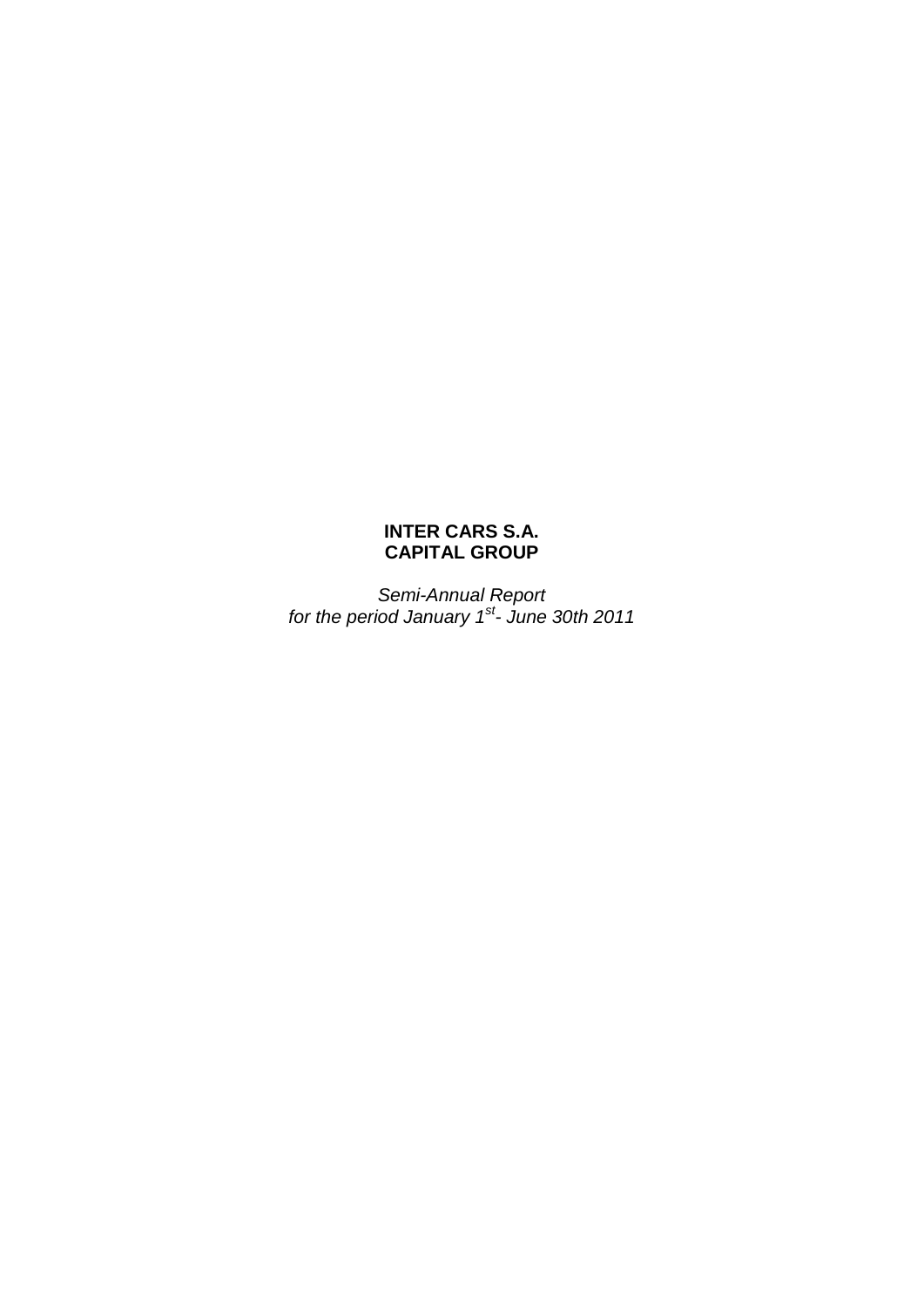

# **CONTENTS**

| <b>PART I</b>   |                                                                       |  |
|-----------------|-----------------------------------------------------------------------|--|
|                 | <b>INTERIM CONSOLIDATED FINANCIAL STATEMENT FOR THE PERIOD FROM 1</b> |  |
| <b>PART II</b>  | REPORT ON THE OPERATIONS OF CAPITAL GROUP INTER CARS S.A. FOR         |  |
| <b>PART III</b> | INTERIM STAND-ALONE FINANCIAL STATEMENT FOR THE PERIOD FROM           |  |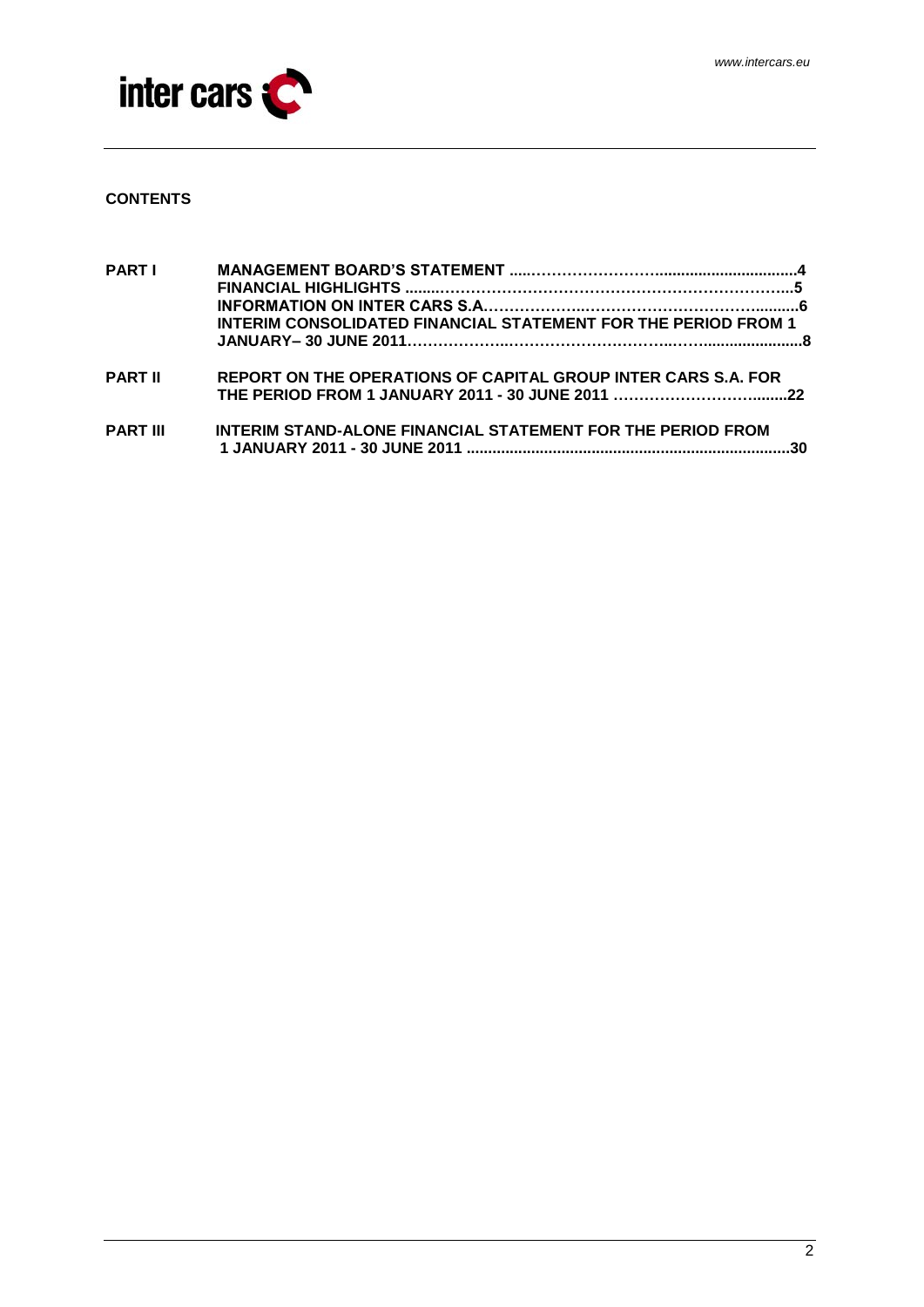

# CZĘŚĆ I

| 1.              |                                                                                            |
|-----------------|--------------------------------------------------------------------------------------------|
| 2.              |                                                                                            |
| 3.              |                                                                                            |
| 4.              |                                                                                            |
| <b>NOTES</b>    |                                                                                            |
| 5.              |                                                                                            |
| 6.              |                                                                                            |
| 7.              | Basis of Preparation Accounting principles applied in preparing the interim condensed      |
| 8.              |                                                                                            |
| 9.              |                                                                                            |
| 10 <sub>1</sub> |                                                                                            |
| 11.             |                                                                                            |
| 12.             |                                                                                            |
| 13.             |                                                                                            |
| 14.             |                                                                                            |
| 15.             |                                                                                            |
| 16.             |                                                                                            |
| 17.             |                                                                                            |
| 18.             |                                                                                            |
| 19.             | Contingent Liabilities, Security provided in Respect of Liabilities and Future Liabilities |
| 20.             |                                                                                            |
| 21.             | Events Subsequent to the Reporting Date with a Potential Material Bearing on the Company's |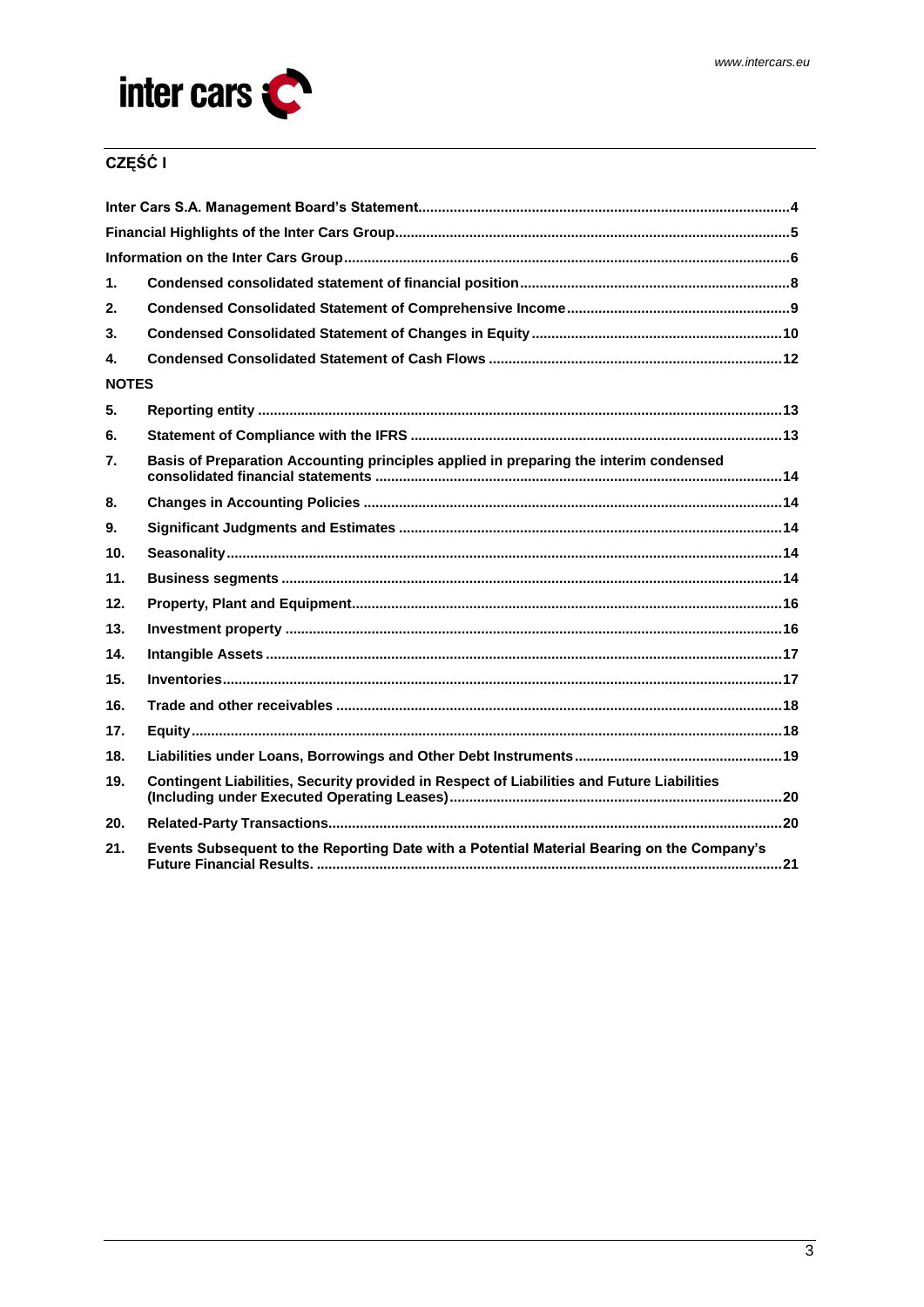

#### <span id="page-3-0"></span>**Inter Cars S.A. Management Board's Statement**

In compliance with the requirement laid down in the Regulation of the Minister of Finance on current and periodic information to be published by issuers of securities, dated February 19th 2009, the Management Board of Inter Cars SA. represents that:

- To the best of its knowledge, the condensed consoilidated interim financial statements of the Inter Cars Group ("the Inter Cars Group"), the condensed separate interim financial statements of Inter Cars SA, and the comparable data have been prepared in compliance with the International Financial Reporting Standards endorsed by the European Union, issued and effective as at the date of these financial statements, and give an accurate, fair and clear view of the Group's assets, financial standing and financial results.
- The Directors' Report on the Inter Cars Group's operations in the first half of 2010 gives a true  $\bullet$ picture of its development, achievements and standing.
- KPMG Audyt Spółka z ograniczoną odpowiedzialnością sp. k., a qualified auditor of financial statements that reviewed the condensed consolidated semi-annual financial statements of Inter Cars Group and the condensed separate semi-annual financial statements of Inter Cars SA, had been appointed in compliance with applicable laws, and both the auditing firm and the qualified auditor who performer the review met conditions required to issue an impartial and independent opinion on the reviewed financial statements, in accordance with applicable laws.

| Warsaw, August 17th 2011          |                                                  |
|-----------------------------------|--------------------------------------------------|
| <b>Robert Kierzek</b>             | Krzysztof Soszyński                              |
| President of the Management Board | Vice-president of the Management<br><b>Board</b> |
| Krzysztof Oleksowicz              | Piotr Kraska                                     |
| Member of the Management Board    | Member of the Management Board                   |
| Wojciech Milewski                 |                                                  |
| Member of the Management Board    |                                                  |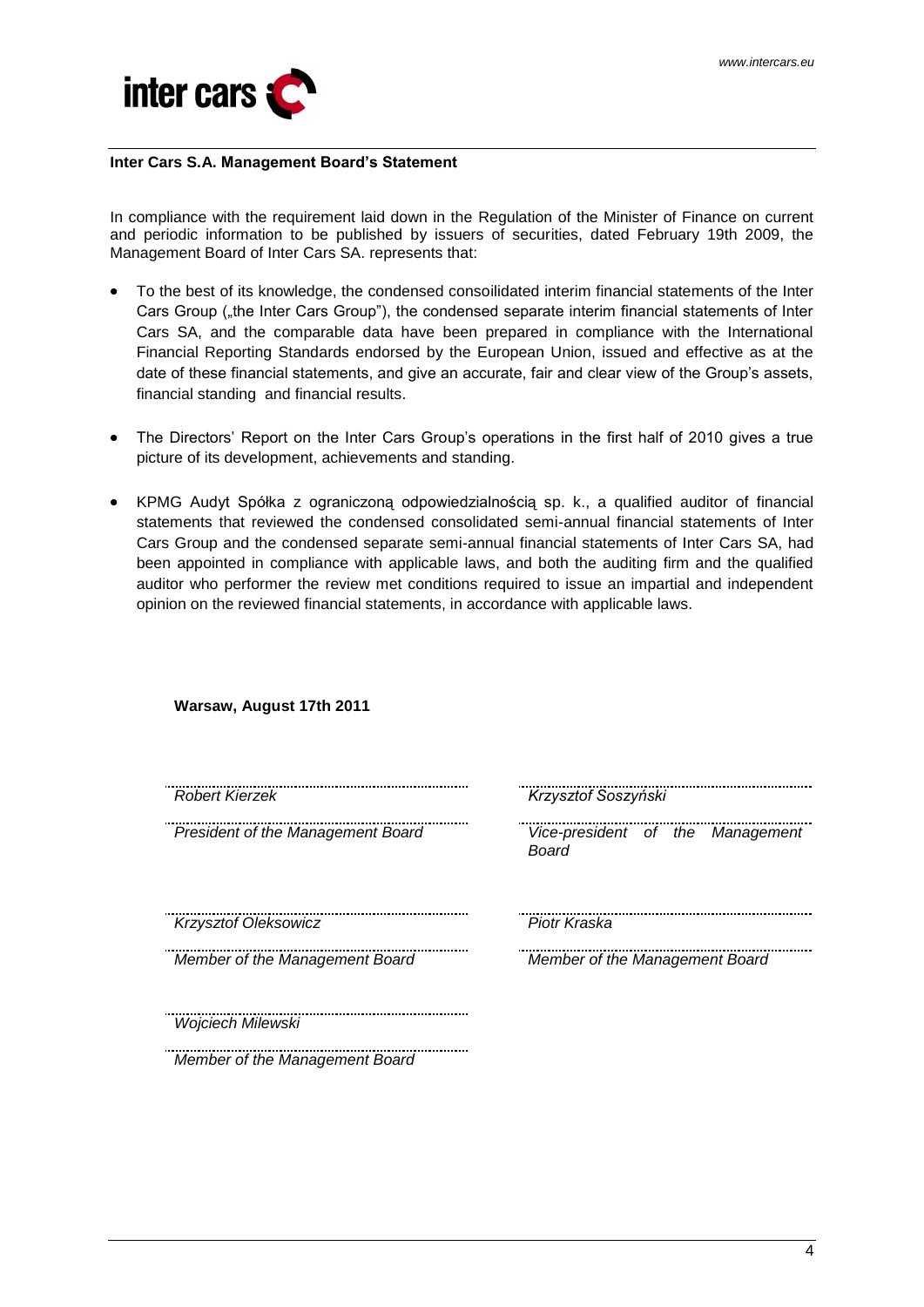

# <span id="page-4-0"></span>**Financial Highlights of the Inter Cars Group**

|                                              | <b>Six months ended June 30th</b> |                       |                       |                       |  |  |
|----------------------------------------------|-----------------------------------|-----------------------|-----------------------|-----------------------|--|--|
|                                              | 2011                              | 2010                  | 2011                  | 2010                  |  |  |
|                                              | <b>PLN '000</b>                   | <b>PLN '000</b>       | EUR '000              | EUR ' 000             |  |  |
| Data on growth and profit                    |                                   |                       |                       |                       |  |  |
| Gross margin                                 | 32,3%                             | 33,1%                 |                       |                       |  |  |
| EBITDA (for 12 consequtive months)           | 170 704                           | 134 101               | 43 0 28               | 33 490                |  |  |
| Net debt/EBITDA                              | 2,45                              | 2,96                  |                       |                       |  |  |
| Basic earnings per share (PLN)               | 3,29                              | 2,07                  | 0,83                  | 0,52                  |  |  |
| Diluted earnings per share (PLN)             | 3,29                              | 2,07                  | 0,83                  | 0,52                  |  |  |
| Operating profit                             | 73839                             | 51 482                | 18612                 | 12 857                |  |  |
| Net profit                                   | 46 658                            | 29 314                | 11761                 | 7 3 2 1               |  |  |
| <b>Cash flows</b>                            |                                   |                       |                       |                       |  |  |
| Net cash from operating activities           | 28 7 85                           | 71825                 | 7 2 5 6               | 17 937                |  |  |
| Net cash from investing activities           | (13 426)                          | (4757)                | (3384)                | (1188)                |  |  |
| Net cash from financing activities           | 5 1 5 8                           | (45238)               | 1 300                 | (11 298)              |  |  |
| Employment and number of branches as at      |                                   |                       |                       |                       |  |  |
| Number of employees                          |                                   |                       |                       |                       |  |  |
| Parent entity                                | 1 3 0 3                           | 1 2 3 6               |                       |                       |  |  |
| <b>Subsidiaries</b>                          | 905                               | 796                   |                       |                       |  |  |
| <b>Affiliates</b>                            |                                   |                       |                       |                       |  |  |
| Parent entity                                | 144                               | 130                   |                       |                       |  |  |
| <b>Subsidiaries</b>                          | 95                                | 74                    |                       |                       |  |  |
|                                              | As at                             |                       | As at                 |                       |  |  |
|                                              | <b>Jun 30</b><br>2011             | <b>Dec 31</b><br>2010 | <b>Jun 30</b><br>2011 | <b>Dec 31</b><br>2010 |  |  |
|                                              | <b>PLN '000</b>                   | <b>PLN '000</b>       | EUR '000              | EUR ' 000             |  |  |
| Statement of financial position (as at)      |                                   |                       |                       |                       |  |  |
| Cash and cash equivalents                    | 55 305                            | 34 788                | 13873                 | 8784                  |  |  |
| Balance sheet total                          | 1 549 994                         | 1 322 301             | 388 801               | 333 889               |  |  |
| Loans, borrowings, finance lease liabilities | 473 376                           | 454 742               | 118 742               | 114 825               |  |  |
| Equity attributable to owners of the parent  | 609 613                           | 558 535               | 152 916               | 141 034               |  |  |
| Non-controlling interest                     | (2986)                            |                       | (749)                 |                       |  |  |

EBITDA is calculated as the sum of operating profit and amortization for the reporting period.

The following exchange rates were applied to translate the figures presented into the euro:

- for the items of the statement of financial position the exchange rate quoted by the National Bank of Poland  $\bullet$ for 31 December 2010: EUR  $1 = PLN$  3,9866, the exchange rate quoted for 31 December 2010: EUR  $1 = PLN$ 3,9603,.
- for the items of the statement of comprehensive income and statement of cash flows the average of the exchange rates quoted by the National Bank of Poland for the last day of each month for two quarters of 2011 and 2010 respectively: EUR  $1$  = PLN 3,9673 and EUR  $1$  = PLN 4,0042.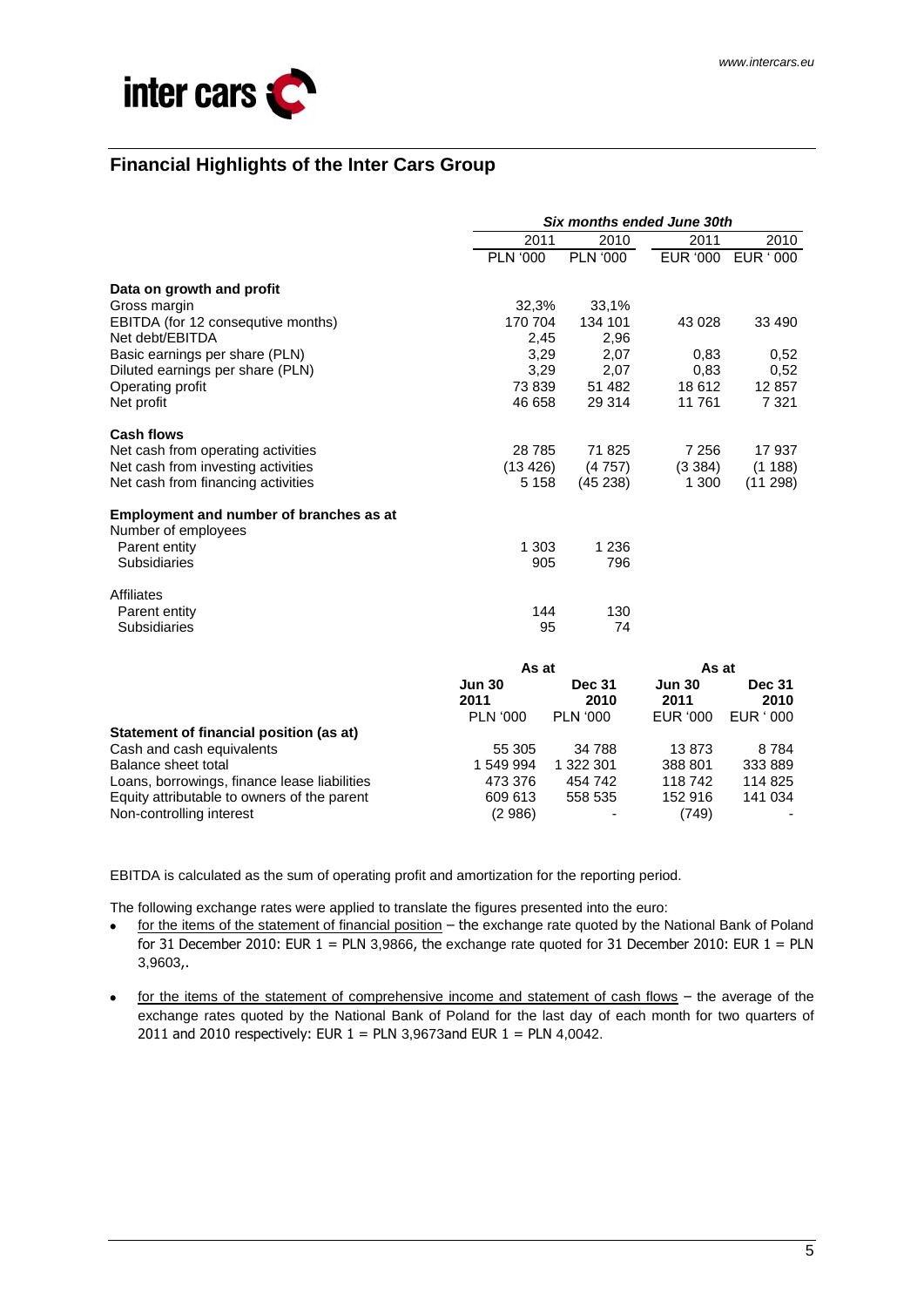

# <span id="page-5-0"></span>**Information on the Inter Cars Group**

#### **Business Profile**

The core business of the Inter Cars Group ("the Group" or "the Inter Cars Group") comprises import and distribution of spare parts for cars and other motor vehicles.

### **Registered office of the parent entity**

Inter Cars S.A. ul. Powsińska 64 02-903 Warszawa Polska

*Central Warehouse:* ul. Gdańska 15 05-152 Czosnów k/Warszawy

#### **Contact details**

phone. (+48-22) 714 19 16 fax. (+49-22) 714 19 18 bzarzadu@intercars.com.pl relacje.inwestorskie@intercars.com.pl www.intercars.com.pl

#### **Supervisory Board**

Andrzej Oliszewski, President Piotr Płoszajski Maciej Oleksowicz Michał Marczak Jacek Klimczak

#### **Management Board**

Robert Kierzek, President Krzysztof Soszyński, Vice president Krzysztof Oleksowicz Wojciech Milewski Piotr Kraska

### **Auditor**

KPMG Audyt Sp. z ograniczoną odpowiedzialnością sp. k. ul. Chłodna 51 00-867 Warszawa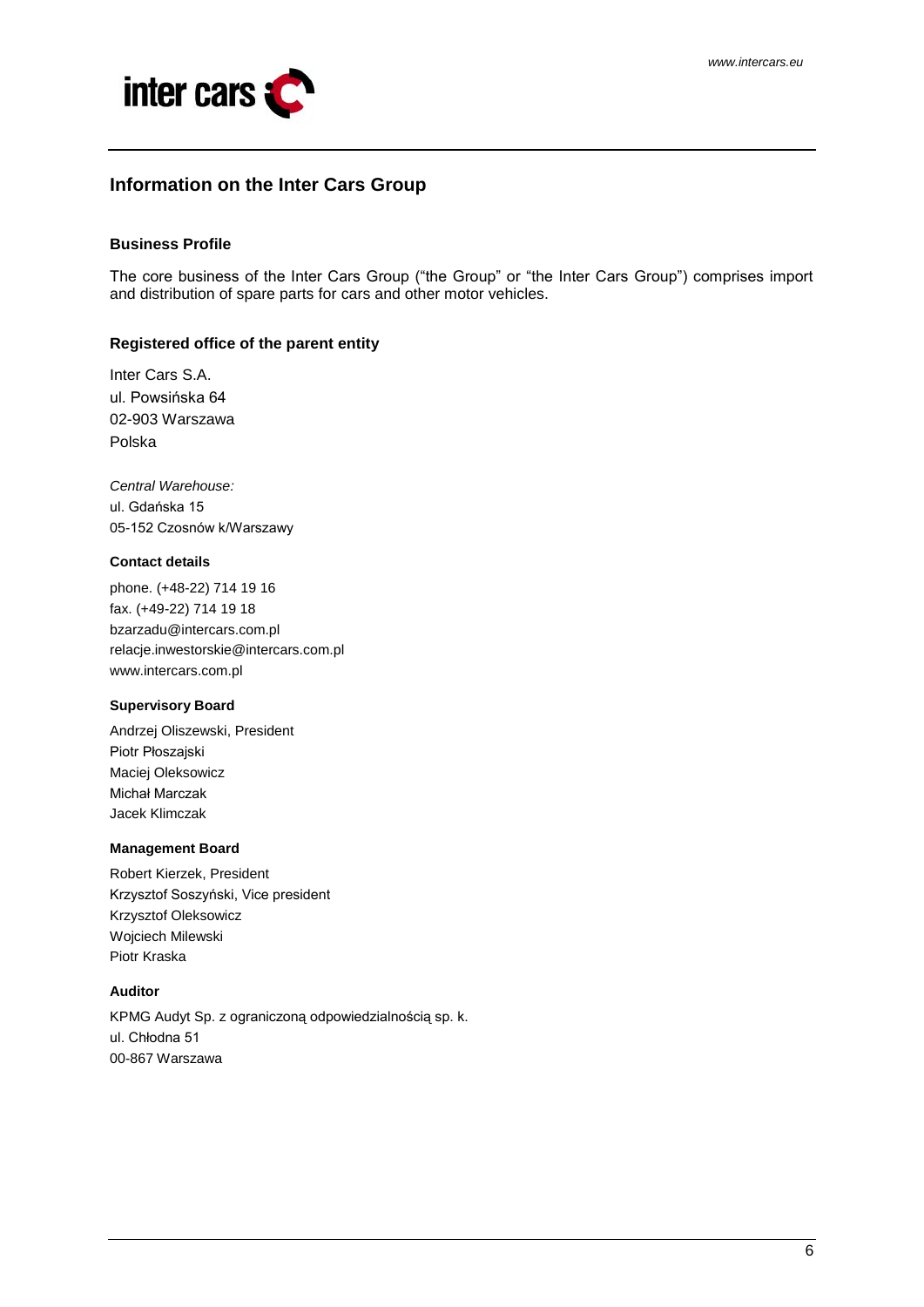

#### **Inter Cars' Subsidiary Entities Included in Consolidation as at 30 June 2011**

**Inter Cars Ukraine LLC** 29009 Chmielnicki, Tołstego 1/1 Ukraine

**Inter Cars Česká republika s.r.o.** Novodvorská 1010/14 Prague 4 Czech Republic

**Lauber Sp. z o.o.**  ul. Braci Staniuków 40 76-200 Słupsk Poland

**Inter Cars Lietuva UAB** J. Kubiliaus g. 18 Vilnus Lithuania

**JC Auto s.r.l.** Viale A. Doria 48/A 20124 Milan Italy

**Inter Cars d.o.o.**  Radnička cesta 27 1000 Zagreb **Croatia** 

**JC Auto S.A.**  Rue du Parc Industriel 3D 1440 Brain-le-Chateau, Belgium

**Inter Cars Cyprus Limited** 12 Esperidon Street 1087 Nicosia **Cyprus** 

**Inter Cars Latvija s.i.a** Biekensalas Str. 7 LV-1004 Riga Latvia

#### **Associate**

**Feber Sp. z o.o.** ul. Powsińska 64 02-903 Warsaw Poland

**Q-Service Sp. z o.o.** ul. Gdańska 15 05-152 Cząstków Mazowiecki Poland

**Inter Cars Slovenská republika s.r.o.** Ivánska cesta 2 Bratislava Slovak Republic

**IC Development & Finance Sp. z o.o.**  ul. Powsińska 64 02-903 Warsaw Poland

# **Armatus sp. z o.o.**

ul. Powsińska 64 02-903 Warsaw Poland

**Inter Cars Hungária Kft** Klapka Utca 4 H-1134 Budapest Hungary

**JC Auto s.r.o.** Lazensky park 10, c.p. 329 735 03 Karvina- Darkom Czech Republic

**Inter Cars Romania s.r.l.** Corneliu Coposu 167A 400235 Cluj-Napoca Romania

**Inter Cars Bulgaria Ltd.** Alexander Malinov # 91 4/404 1715 Sofia

Since October 30 th 2008 the Company own interest in **SMiOC FRENOPLAST Bułhak i Cieślawski S.A.** Korpele 75 12-100 Szczytno Poland.

### **Listing**

Shares of Inter Cars S.A. (the Parent Entity) are listed in the continuous trading system at the Warsaw Stock Exchange (Giełda Papierów Wartościowych w Warszawie S.A.)

Bulgaria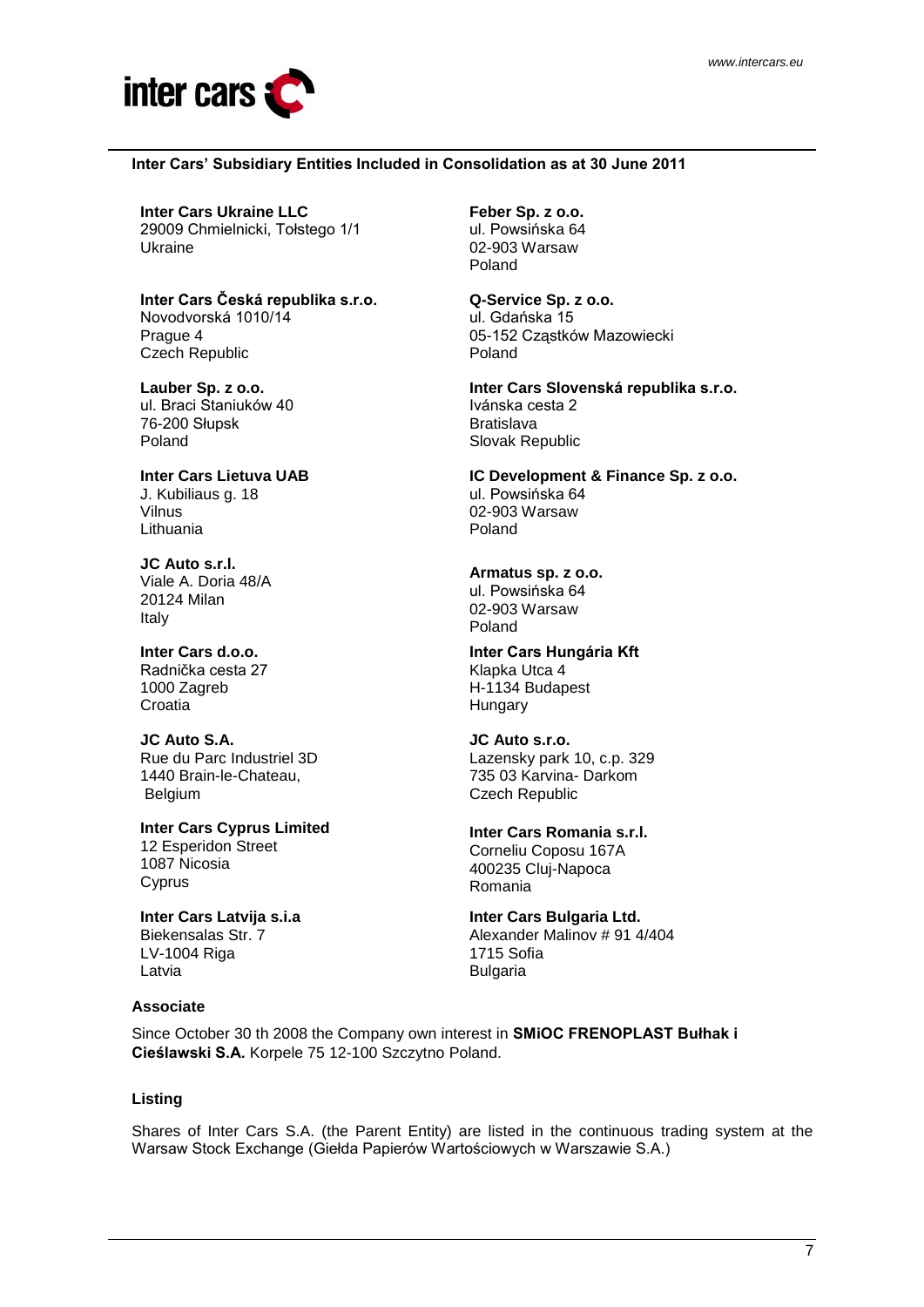# <span id="page-7-0"></span>**1. Interim Consolidated Statement of Financial Position**

| (PLN '000) |  |
|------------|--|
|------------|--|

|                                                 | <b>Note</b> | 30.06.2011       | 31.12.2010     |
|-------------------------------------------------|-------------|------------------|----------------|
| <b>ASSETS</b>                                   |             |                  |                |
| <b>Non-current assets</b>                       |             |                  |                |
| Property, plant and equipment                   | 12          | 195 943          | 197843         |
| Investment property                             | 13          | 49 966           | 49 834         |
| Intangible assets                               | 14          | 142 049          | 143 077        |
| Investments in related entities                 |             | 3659             | 3 7 3 4        |
| Investments available for sale                  |             |                  | 43             |
| <b>Receivables</b>                              |             | 8928             | 7 1 5 9        |
| Deferred tax asset                              |             | 11 820           | 4 4 1 2        |
|                                                 |             | 412 365          | 406 102        |
| <b>Current assets</b>                           |             |                  |                |
| Inventories                                     | 15          | 786 559          | 611 192        |
| Trade and other receivables                     | 16          | 295 765          | 270 219        |
| Cash and cash equivalents                       |             | 55 305           | 34 788         |
|                                                 |             | 1 137 629        | 916 199        |
| <b>TOTAL ASSETS</b>                             |             | 1 549 994        | 1 322 301      |
|                                                 |             |                  |                |
| <b>EQUITY AND LIABILITIES</b>                   | <b>Note</b> | 30.06.2011       | 31.12.2010     |
| Share capital                                   | 17          | 28 336           | 28 336         |
| Share premium account                           |             | 259 530          | 259 530        |
| Statutory reserve funds                         |             | 244 391          | 198 387        |
| Other capital reserves                          |             | 5935             | 4835           |
| Currency translation differences                |             | (1444)           | (1778)         |
| Retained earnings and current year profit       |             | 72 865           | 69 2 25        |
| Equity attributable to owners of the parent     |             | 609 613          | 558 535        |
| Non-controlling interest                        |             | (2986)           |                |
| <b>Total equity</b>                             |             | 606 627          | 558 535        |
| <b>Non-current liabilities</b>                  |             |                  |                |
|                                                 |             |                  |                |
| Loans, borrowings and finance lease liabilities | 18          | 242 258          | 244 641        |
| Deferred tax liability                          |             | 68               | 70             |
| Other non-current liabilities                   |             | 1 278<br>243 604 | 257<br>244 968 |
|                                                 |             |                  |                |
| <b>Current liabilities</b>                      |             |                  |                |
| Trade and other payables                        |             | 454 767          | 294 642        |
| Loans, borrowings and finance lease liabilities | 18          | 231 118          | 210 101        |
| Employee benefits                               |             | 5 337            | 4 3 8 2        |
| Income tax expense                              |             | 8 5 4 1          | 9673           |
|                                                 |             | 699 763          | 518798         |
| <b>TOTAL EQUITY AND LIABILITIES</b>             |             | 1 549 994        | 1 322 301      |
|                                                 |             |                  |                |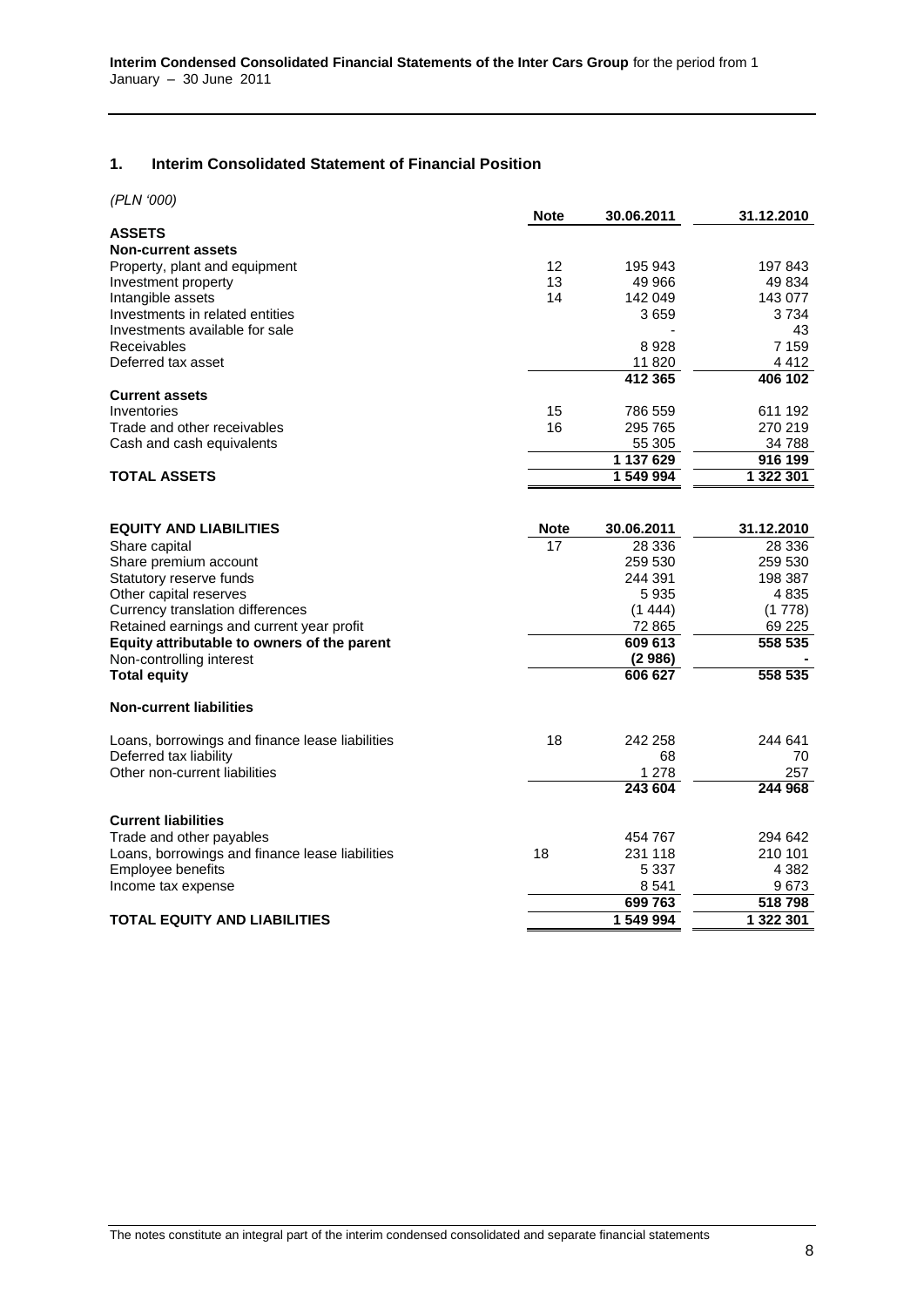# <span id="page-8-0"></span>**2. Interim Consolidated Statement of Comprehensive Income**

*(PLN '000)*

| [FLIV~UUV]<br><b>Continued activities</b>                                       | <b>Jan 1 -</b><br>Jun 30 2011 | Jan 1 -<br>Jun 30 2010 |
|---------------------------------------------------------------------------------|-------------------------------|------------------------|
| Revenue from sales of products, goods and materials                             | 1 307 169                     | 1 105 099              |
| Costs of sales of products, goods and materials                                 | (885 415)                     | (739 300)              |
| Gross profit on sales                                                           | 421 754                       | 365 799                |
| Other operating income                                                          | 3 2 3 5                       | 5733                   |
| Selling costs, general and administrative expenses                              | (190060)                      | (183007)               |
| Cost of distribution services                                                   | (147566)                      | (128969)               |
| Other operating expenses                                                        | (13524)                       | (8074)                 |
| <b>Operating profit</b>                                                         | 73 839                        | 51 482                 |
| Financial income                                                                | 1 2 9 2                       | 839                    |
| Foreign exchange gains/(losses)                                                 | (45)                          | (317)                  |
| <b>Financial expenses</b>                                                       | (15945)                       | (18514)                |
| <b>Profit before tax</b>                                                        | 59 141                        | 33 490                 |
| Corporate income tax                                                            | (12483)                       | (4176)                 |
| Net profit                                                                      | 46 658                        | 29 314                 |
| <b>OTHER COMPREHENSIVE INCOME</b>                                               |                               |                        |
| Currency translation differences                                                | 334                           | (1963)                 |
| Revaluation of hedging instruments                                              | 1 100                         | (2600)                 |
|                                                                                 | 1434                          | (4563)                 |
| Total other comprehensive income, net                                           | 48 092                        | 24 751                 |
| <b>COMPREHENSIVE INCOME</b>                                                     |                               |                        |
| Net profit attributable to:                                                     |                               |                        |
| - owners of the parent entity                                                   | 49 644                        | 29 264                 |
| - minority interests                                                            | (2986)                        | 50                     |
|                                                                                 | 46 658                        | 29 314                 |
| Comprehensive income attributable to:                                           |                               |                        |
| - owners of the parent entity                                                   | 51 078                        | 24 701                 |
| - minority interests                                                            | (2986)                        | 50                     |
|                                                                                 | 48 092                        | 24 751                 |
|                                                                                 |                               |                        |
| Net profit                                                                      | 46 658                        | 29 314                 |
| Weighted-average number of ordinary shares<br>Earnings per ordinary share (PLN) | 14 168 100<br>3,29            | 14 168 100<br>2,07     |
| Weighted-average diluted number of ordinary shares                              | 14 168 100                    | 14 168 100             |
| Diluted earnings per ordinary share (PLN)                                       | 3.29                          | 2.07                   |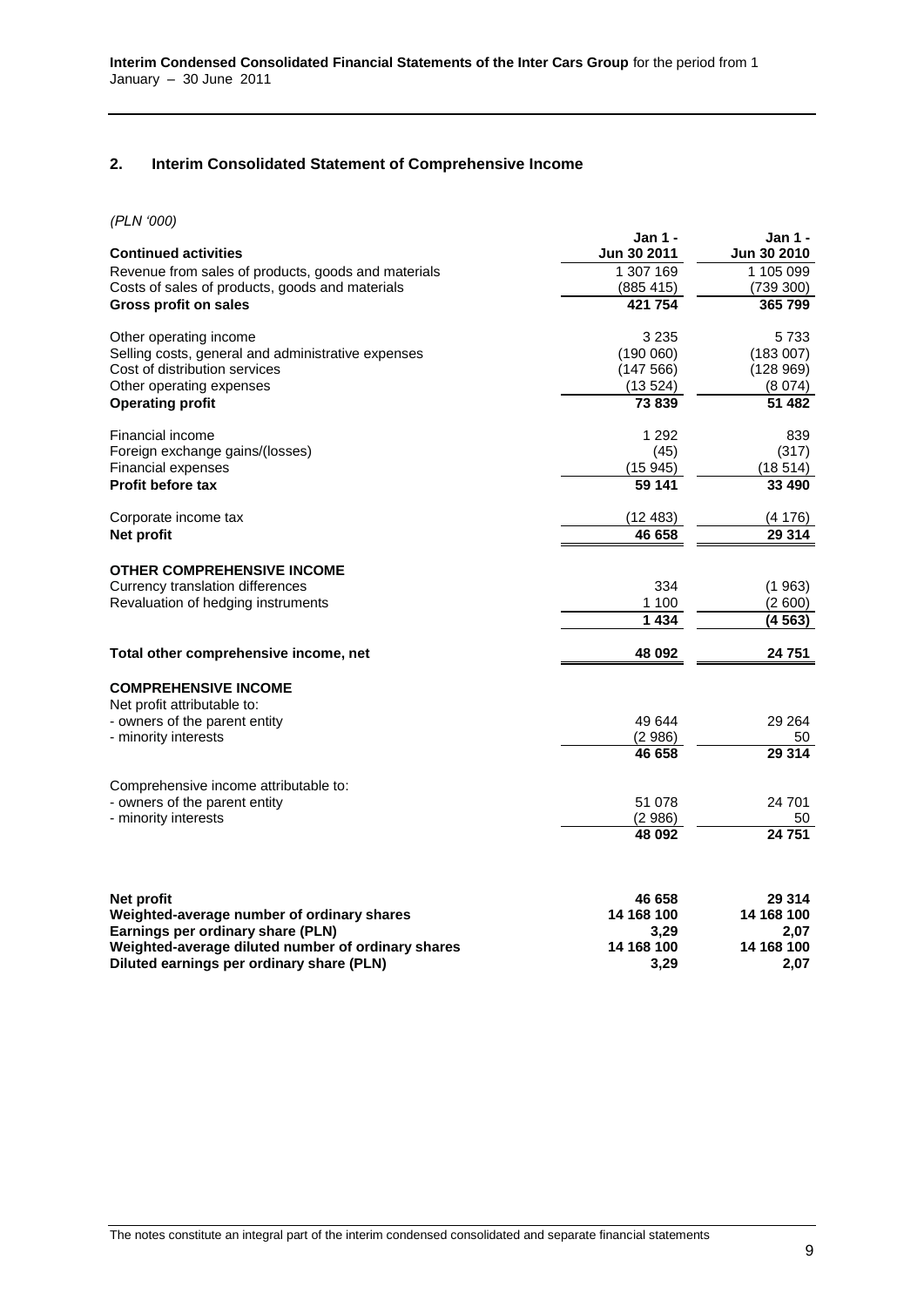# **3. Interim Consolidated Statement of Changes in Equity**

#### **For the period January 1st – June 30th 2011**

<span id="page-9-0"></span>

| (PLN '000)<br>As at January 1st 2011                                                                                                       | Share<br>capital<br>28 3 36 | Share<br>premium<br>account<br>259 530 | Statutory<br>reserve<br>fund<br>198 387 | Currency<br>translation<br>differences<br>(1778) | Other<br>capital<br>reserves<br>4835 | Retained<br>earnings and<br>current year<br>profit<br>69 2 25 | <b>Equity</b><br>attributable to<br>owners of the<br>parent entity<br>558 535 | Non-controlling<br>interests | Total equity<br>558 535 |
|--------------------------------------------------------------------------------------------------------------------------------------------|-----------------------------|----------------------------------------|-----------------------------------------|--------------------------------------------------|--------------------------------------|---------------------------------------------------------------|-------------------------------------------------------------------------------|------------------------------|-------------------------|
| of<br><b>Statement</b><br>comprehensive<br><i><b>Income</b></i><br>Profit for period                                                       |                             |                                        |                                         |                                                  |                                      | 49 644                                                        | 49 644                                                                        | (2986)                       | 46 658                  |
| <b>Other comprehensive</b><br><i><b>Income</b></i><br>Currency translation<br><b>Differences</b>                                           |                             |                                        |                                         | 334                                              |                                      |                                                               | 334                                                                           |                              | 334                     |
| hedging<br>of<br>Valuation<br>instrument<br>Comprehensive                                                                                  |                             |                                        |                                         | $\blacksquare$                                   | 1 100                                |                                                               | 1 100                                                                         |                              | 1 100                   |
| income, total<br>with<br><b>Transactions</b><br>owners<br>Distribution of retained<br>earnings - transfer to<br>statutory<br>reserve funds |                             | $\sim$                                 | 46 004                                  | 334                                              | 1 100                                | 49 644<br>(46004)                                             | 51078                                                                         | (2986)                       | 48 092                  |
| As at June 30 2011                                                                                                                         | 28 336                      | 259 530                                | 244 391                                 | (1444)                                           | 5935                                 | 72 865                                                        | 609 613                                                                       | (2986)                       | 606 627                 |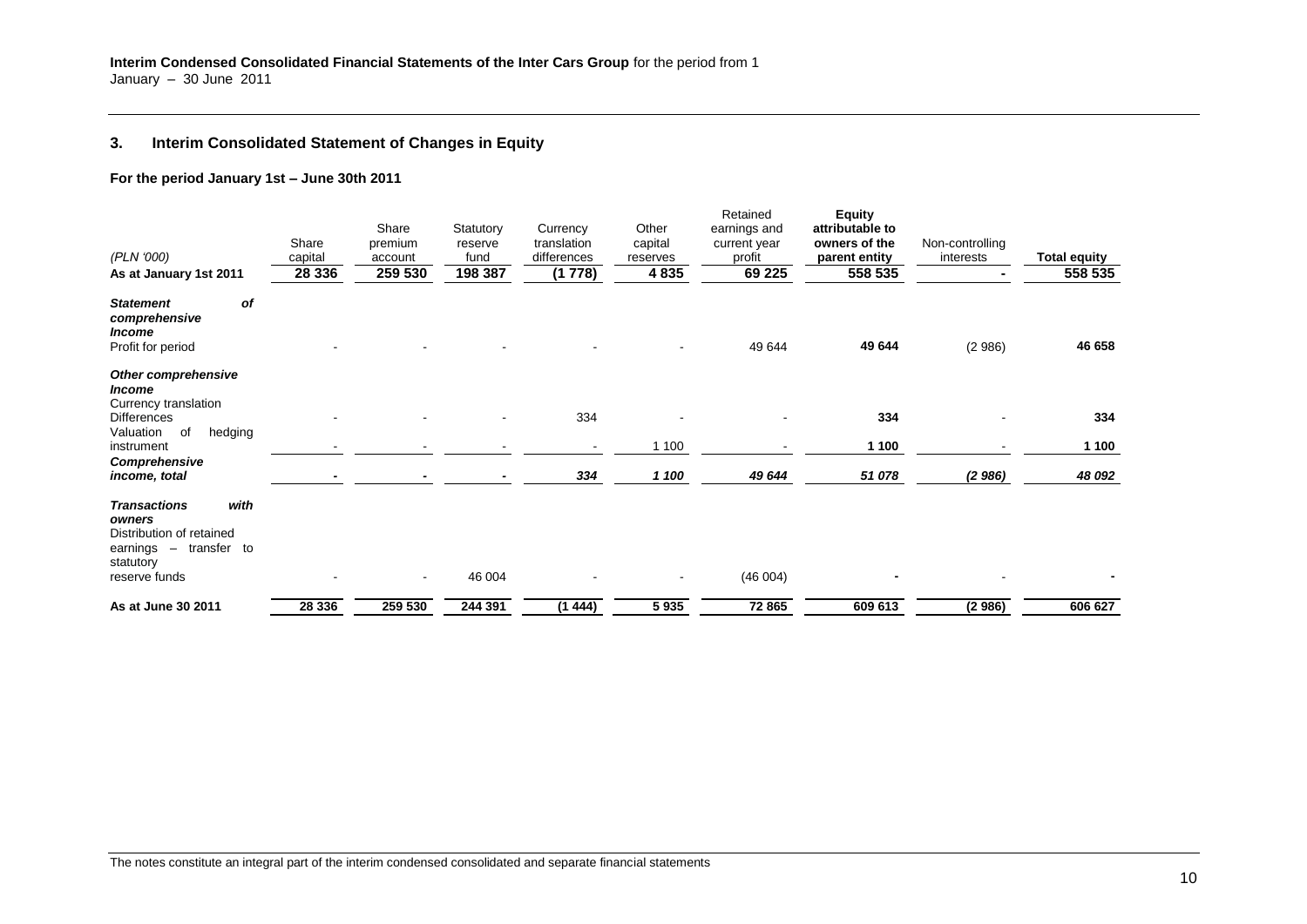# **For the period January 1st to June 30th 2010**

| (PLN '000)<br>As at January 1st 2010                                                                                      | Share<br>capital<br>28 336 | Share<br>premium<br>account<br>259 530 | Statutory<br>reserve<br>fund<br>137 680 | Currency<br>translation<br>differences<br>1 1 6 1 | Other<br>capital<br>reserves<br>5935 | Retained<br>earnings and<br>current year<br>profit<br>66 249 | <b>Equity</b><br>attributable to<br>owners of the<br>parent entity<br>498 891 | Non-controlling<br>interests | <b>Total equity</b><br>498 891 |
|---------------------------------------------------------------------------------------------------------------------------|----------------------------|----------------------------------------|-----------------------------------------|---------------------------------------------------|--------------------------------------|--------------------------------------------------------------|-------------------------------------------------------------------------------|------------------------------|--------------------------------|
| of<br><b>Statement</b><br>comprehensive<br><b>Income</b><br>Profit for period                                             |                            |                                        |                                         |                                                   |                                      | 29 264                                                       | 29 264                                                                        | 50                           | 29 314                         |
| <b>Other comprehensive</b><br><i><b>Income</b></i>                                                                        |                            |                                        |                                         |                                                   |                                      |                                                              |                                                                               |                              |                                |
| Currency translation<br><b>Differences</b><br>hedging<br>of<br>Valuation                                                  |                            |                                        | $\blacksquare$                          | (1963)                                            |                                      |                                                              | (1963)                                                                        |                              | (1963)                         |
| instrument<br>Comprehensive                                                                                               |                            |                                        |                                         |                                                   | (2600)                               |                                                              | (2600)                                                                        |                              | (2600)                         |
| income, total                                                                                                             |                            |                                        |                                         | (1963)                                            | (2600)                               | 29 264                                                       | 24 701                                                                        | 50                           | 24 751                         |
| with<br><b>Transactions</b><br>owners<br>Distribution of retained<br>earnings - transfer to<br>statutory<br>reserve funds |                            | $\sim$                                 | 60 707                                  |                                                   | $\overline{\phantom{a}}$             | (60707)                                                      |                                                                               |                              |                                |
| As at June 30th 2010                                                                                                      | 28 336                     | 259 530                                | 198 387                                 | (802)                                             | 3 3 3 5                              | 34 806                                                       | 523 592                                                                       | 50                           | 523 642                        |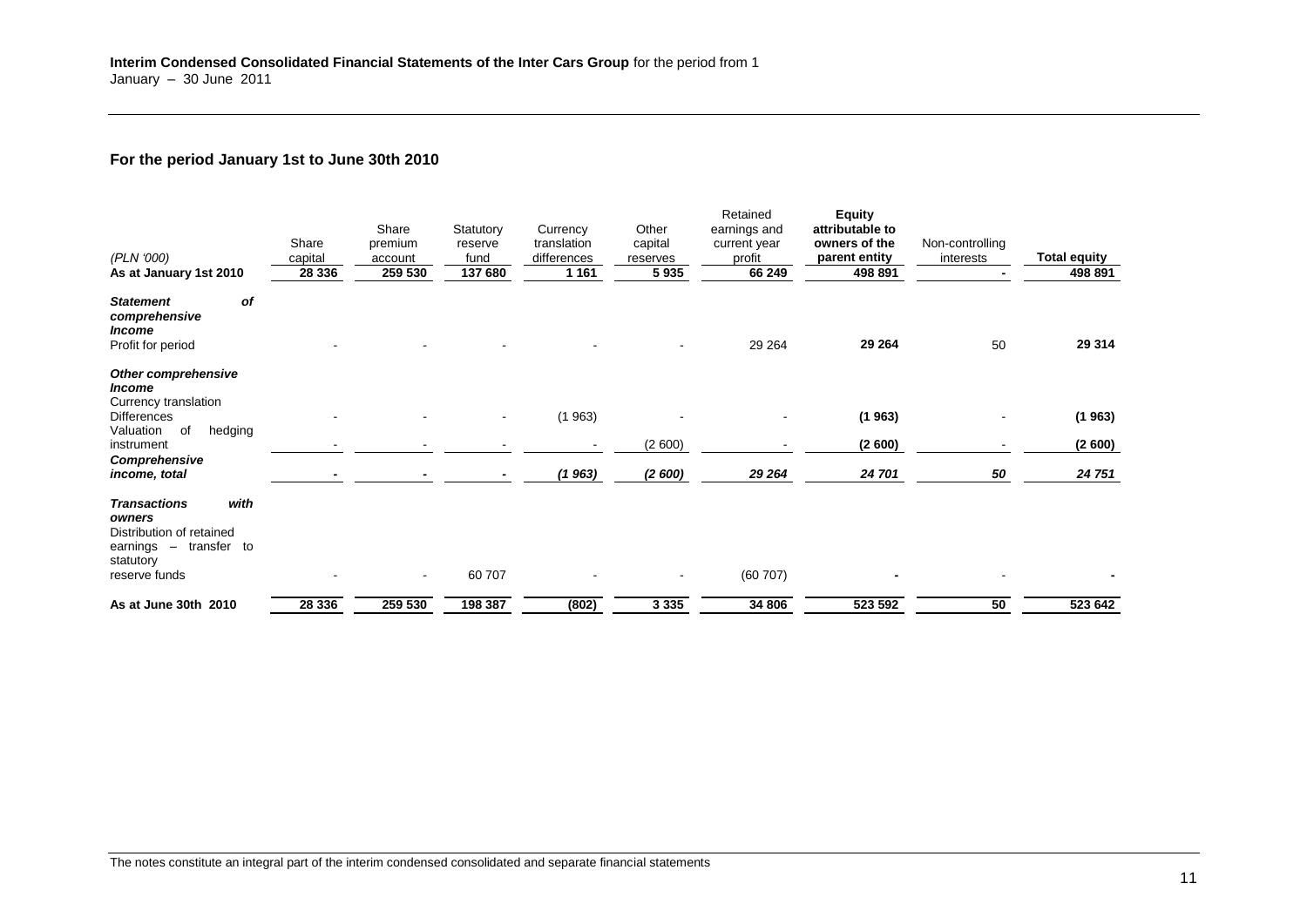#### **4. Interim Consolidated Statement of Cash Flows**

<span id="page-11-0"></span>

| (PLN '000)                                                         | Jan 1 – Jun 30<br>2011 | Jan 1 – Jun 30<br>2010 |
|--------------------------------------------------------------------|------------------------|------------------------|
| Cash flow from operating activities                                |                        |                        |
| Profit before tax                                                  | 59 141                 | 33 490                 |
| Total adjustments, including:                                      |                        |                        |
| Depreciation and amortisation                                      | 16 620                 | 17897                  |
| Foreign exchange (gains)/losses                                    | (45)                   | (317)                  |
| (Gain)/loss on disposal of property, plant and equipment           | (120)                  | (654)                  |
| Net interest                                                       | 12 4 16                | 14 708                 |
| Other adjustments, net                                             | 412                    | (1034)                 |
| Operating profit before changes in working capital                 | 88 4 24                | 64 090                 |
| Change in inventories                                              | (175.367)              | (41213)                |
| Change in receivables                                              | (26 597)               | (16 414)               |
| Change in current liabilities                                      | 163 398                | 71 036                 |
| Cash generated by operating activities                             | 49 858                 | 77 499                 |
| Corporate income tax paid                                          | (21073)                | (5674)                 |
| Net cash from operating activities                                 | 28785                  | 71825                  |
| Cash flows from investing activities                               |                        |                        |
| Sale of intangible assets and property, plant and equipment        | 5635                   | 1706                   |
| Acquisition of intangible assets and property, plant and equipment | (17207)                | (9517)                 |
| Repayment of loans advanced                                        | 1 0 0 6                | 4 780                  |
| Loans advanced                                                     | (2938)                 | (1944)                 |
| Interest received                                                  | 78                     | 218                    |
| Net cash from investing activities                                 | (13 426)               | (4757)                 |
| Cash flows from financing activities                               |                        |                        |
| Proceeds from share issue                                          | 15 000                 | (25000)                |
| (Repayments) / proceeds from loans and borrowings                  | 5812                   | (1536)                 |
| Interest paid                                                      | (12576)                | (14938)                |
| Payments of finance lease liabilities                              | (3078)                 | (3764)                 |
| Net cash from financing activities                                 | 5 1 5 8                | (45238)                |
| Net change in cash and cash equivalents                            | 20 517                 | 21 830                 |
|                                                                    |                        |                        |
| Cash and cash equivalents at beginning of period                   | 34 788                 | 27 364                 |
| Cash and cash equivalents at end of period                         | 55 305                 | 49 194                 |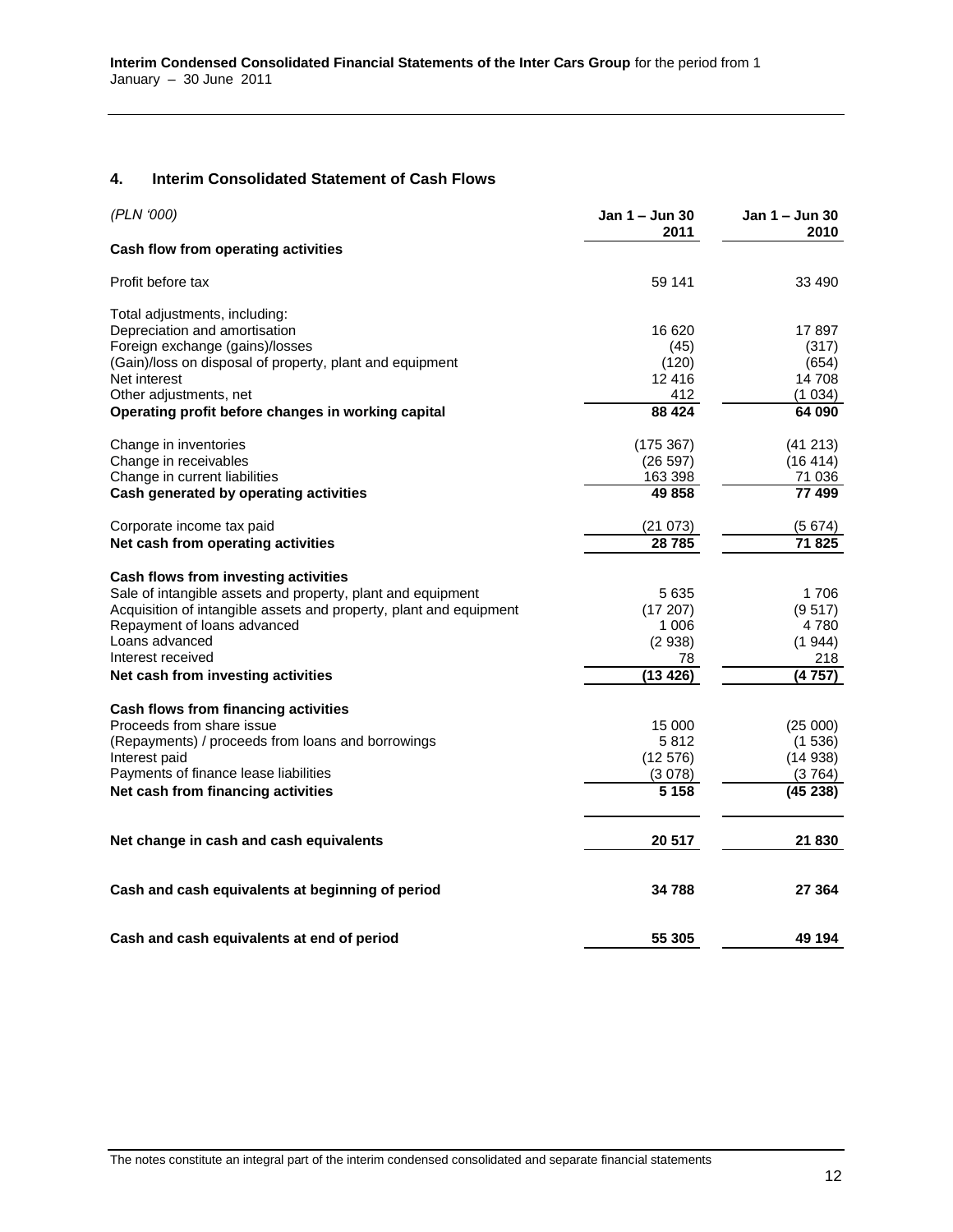### <span id="page-12-0"></span>**5. Reporting entity**

Inter Cars S.A. (.the parent entity) is registered in Poland. These interim condensed consolidated financial statements for the period ended June  $30<sup>th</sup>$  2011 contain the data of the Company and of the subsidiaries, which are together referred to as the Inter Cars Group (.the Group"), as well as the Group's interest in associated entities.

Interim condensed stand-alone financial statement of Inter Cars S.A. contains financial information of the parent entity Inter Cars S.A.

The consolidated financial statements of the Inter Cars Group for the period ended 31 December 2010 are available at www.intercars.com.pl.

The interim condensed consolidated financial statements comprise the accounts of the following entities ("the Group"):

parent entity: Inter Cars S.A. with registered office in Warsaw,

subsidiary entities: Inter Cars Ukraine, incorporated under the Ukrainian law, with registered office in Khmelnytsky, Ukraine (with Inter Cars S.A.'s 70% share in the Entity's share capital), Lauber Sp. z o.o. of Sáupsk (100%), Q-Service Sp. z o.o. of Warsaw (100%), Inter Cars Ceská Republika of Prague (100%), Feber Sp. z o.o. of Warsaw (100%), Inter Cars Slovenska Republika of Bratislava (100%), Inter Cars Lietuva UAB of Vilnius (100%), IC Development & Finance Sp. z o.o. of Warsaw (100%), Armatus Sp. z o.o. of Warsaw (100%), JC Auto s.r.o. of Karvina-Darkom (100%), JC Auto Kereskedelmi Kft. of Budapest (100%), JC Auto S.A. of Brain-le-Chateau (100%), JC Auto d.o.o. of Zagreb (100%), JC Auto s.r.l. of Milan (99%; 1% stake is held by JC Auto s.r.o.), Inter Cars Romania s.r.l. of Cluj-Napoca (100%), Inter Cars Cyprus Limited of Nicosia (100%) and Inter Cars Latvija of Ryga (100%) and Inter Cars Bulgaria of Sofia (100%).

#### <span id="page-12-1"></span>**6. Statement of Compliance with the IFRS**

These interim condensed consolidated financial statements of the Inter Cars Group and the interim condensed separate financial statements of Inter Cars S.A. (together "the interim condensed financial statements") cover the period of six months ended June  $30<sup>th</sup>$  2011.

The interim condensed financial statements comply with the International Accounting Standard IAS 34 *Interim Financial Reporting*, which applies to interim financial statements and do not contain all the information whose disclosure is required in the annual financial statements. The interim condensed financial statements should be read together with the annual financial statements. The interim condensed financial statements should be read together with the annual financial statements (consolidated or separate, as appropriate).

These condensed consolidated interim financial statements of the Group are made available to the public along with the condensed standalone interim financial statements. The condensed standalone interim financial statements should be read together with these condensed consolidated interim financial statements in order to fully understand the issuers financial situation and performance.

The preparation of financial statements in conformity with IFRS requires the use of certain accounting estimates. It also requires the management to exercise its judgment in the process of applying the Group's accounting principles. The areas involving a higher degree of judgment or complexity, or the areas where assumptions and estimates are significant to the financial statements, are presented in Note 9.

These condensed consolidated interim financial statements and condensed standalone interim financial statements were approved for publication by the Management Board on August 17th, 2011.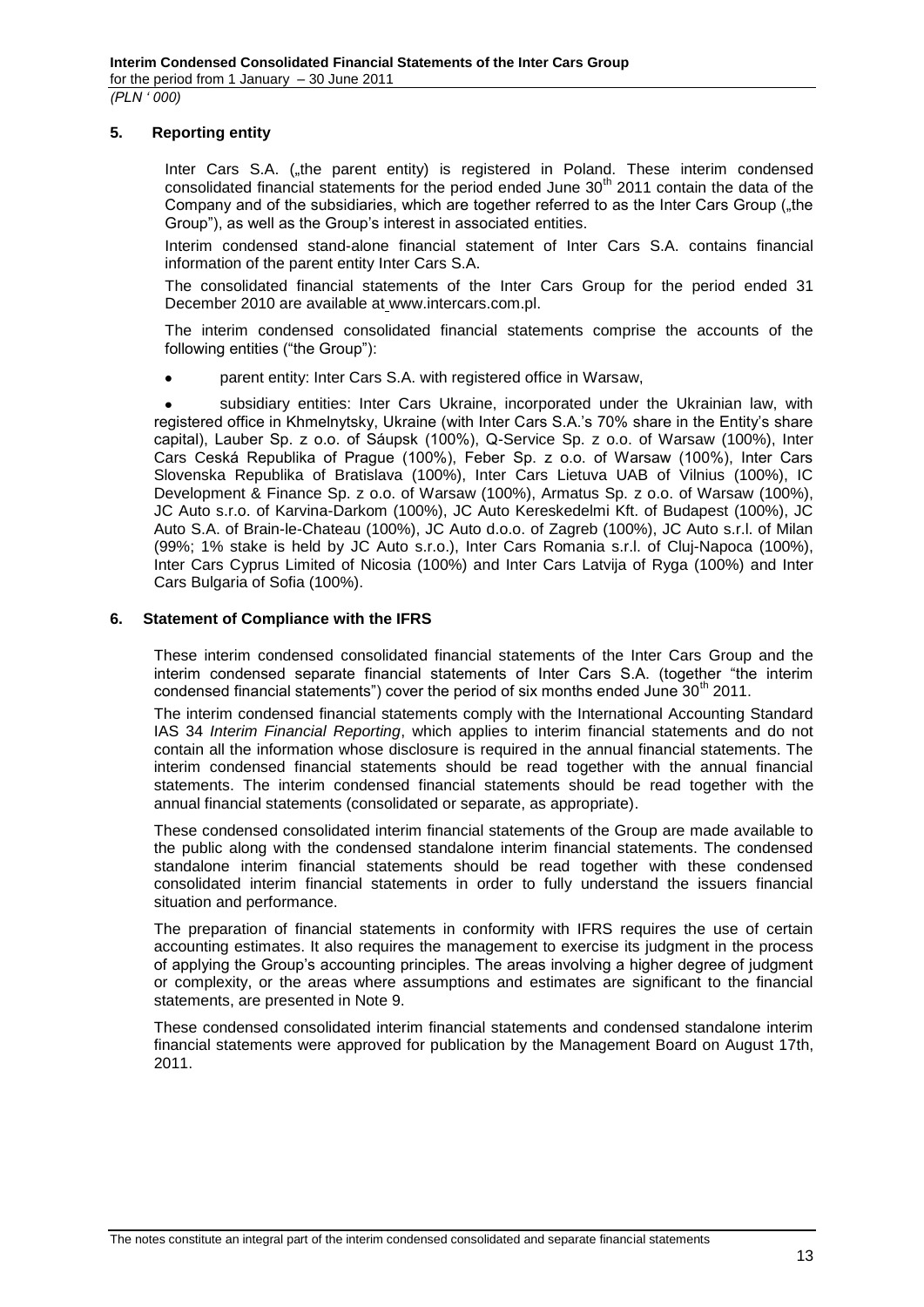*(PLN ' 000)*

#### <span id="page-13-0"></span>**7. Basis of Preparation Accounting principles applied in preparing the interim consolidated financial statements**

With the exception of changes presented in "Changes in the Accounting Principles" these condensed consolidated interim financial statements were prepared by the Inter Cars Group following the same principles which were applied in the consolidated financial statements for the period ended December 31th 2010.

These interim condensed consolidated interim financial statements were prepared on a going concern basis, i.e. assuming that the Group would continue as a going concern in the foreseeable future and that there are no circumstances indicating any threat to the Group continuing as a going concern.

All amounts presented in these condensed interim financial statements are expressed in thousands of Polish zloty, unless stated otherwise.

### <span id="page-13-1"></span>**8. Changes in Accounting Policies**

No changes were made in the accounting policies.

#### <span id="page-13-2"></span>**9. Significant Judgments and Estimates**

The preparation of the interim condensed consolidated financial statements in conformity with the EU IFRS requires the Company's Management Board to use judgments and estimates that affect the application of accounting policies and reported amounts of assets and liabilities, income and expenses. The judgments and estimates are reviewed on an ongoing basis. Revisions to estimates are recognized in the period in which the estimate is revised.

Information on particularly significant areas that are subject to judgment and estimates and that affect the interim financial statements did not change from the information presented in the annual financial statements as at December 31th 2010.

#### <span id="page-13-3"></span>**10. Seasonality**

The sales revenue is characterised by limited seasonablity.

#### <span id="page-13-4"></span>**11. Business segments**

The core business of the Inter Cars Group consists in the sale of spare parts. Additionally, Feber, Lauber and IC Developments are active in other segments including production of semitrailers, recovery of sprare parts and properly development activities.

The Inter Cars Group applies uniform accounting policies to all its business segments. Transactions between segments were eliminated in these condensed consolidated interim financial statements.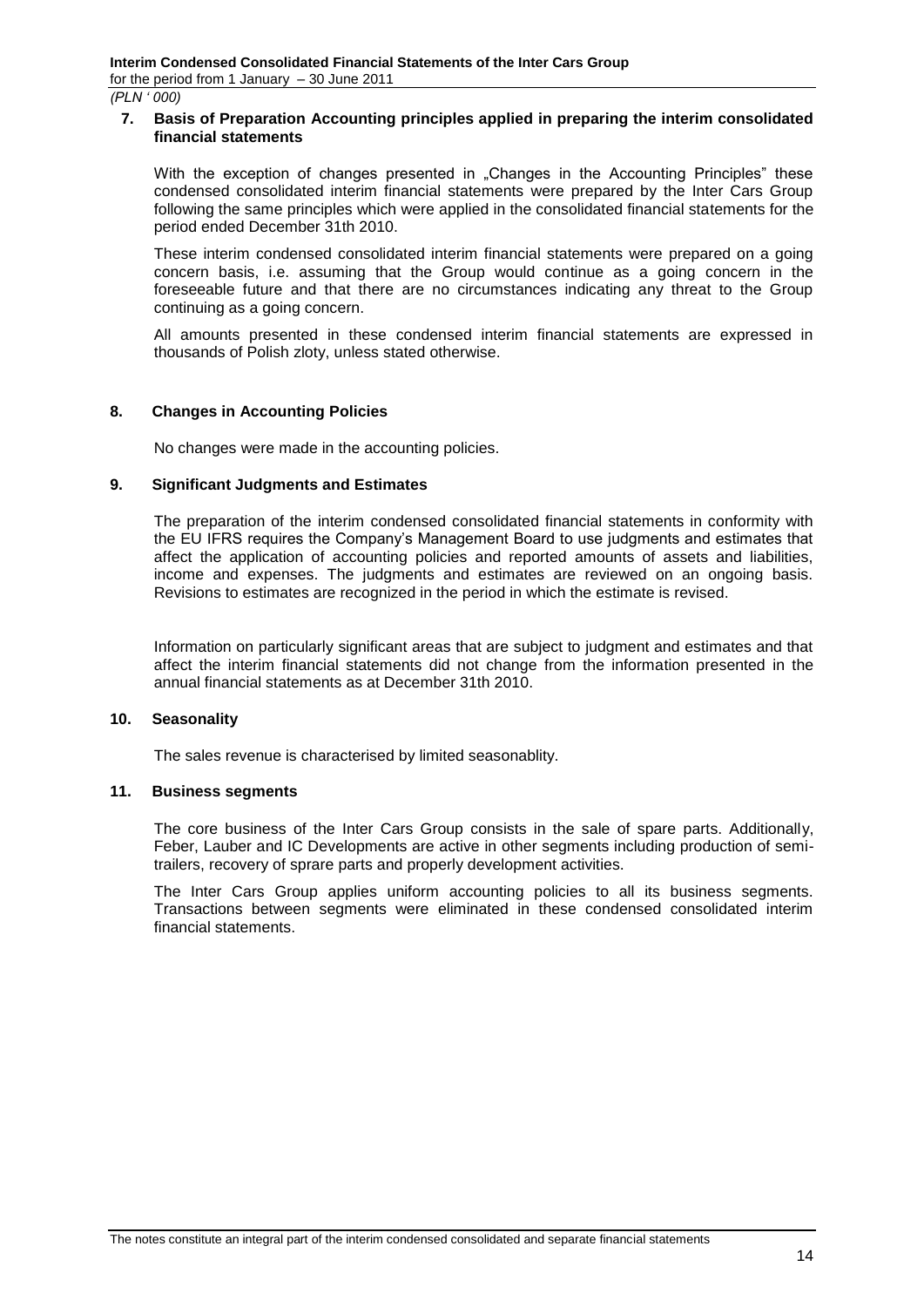# *(PLN ' 000)*

|                                 | Sale of spare parts |               | Other         |               | <b>Eliminations</b> |             | Total         |               |
|---------------------------------|---------------------|---------------|---------------|---------------|---------------------|-------------|---------------|---------------|
|                                 | 01.01.2011          | 01.01.2010    | 01.01.2011    | 01.01.2010    | 01.01.2011          | 01.01.2010  | 01.01.2011    | 01.01.2010    |
|                                 | $-30.06.2011$       | $-30.06,2010$ | $-30.06.2011$ | $-30.06.2010$ | $-30.06.2011$       | -30.06.2010 | $-30.06.2011$ | $-30.06,2010$ |
| Segment's revenue from external |                     |               |               |               |                     |             |               |               |
| customers                       | 268 034             | 1 081 749     | 39 135        | 23 350        |                     |             | 1 307 169     | 105 099       |
| Inter-segments revenue          | 196 745             | 98 547        | 10 946        | 33 549        | (207691)            | (132096)    |               |               |
| <b>Profit before tax</b>        | 69 622              | 30 627        | (2598)        | 4963          | (7883)              | (2 100)     | 59 141        | 33 490        |
|                                 |                     |               |               |               |                     |             |               |               |
|                                 | 30.06.2011          | 30.06.2010    | 30.06.2011    | 30.06.2010    | 30.06.2011          | 30.06.2010  | 30.06.2011    | 30.06.2010    |
| <b>Total assets</b>             | 827 527             | 500 852       | 132 556       | 177 063       | (410089)            | (334 434)   | 1 549 994     | 1 343 481     |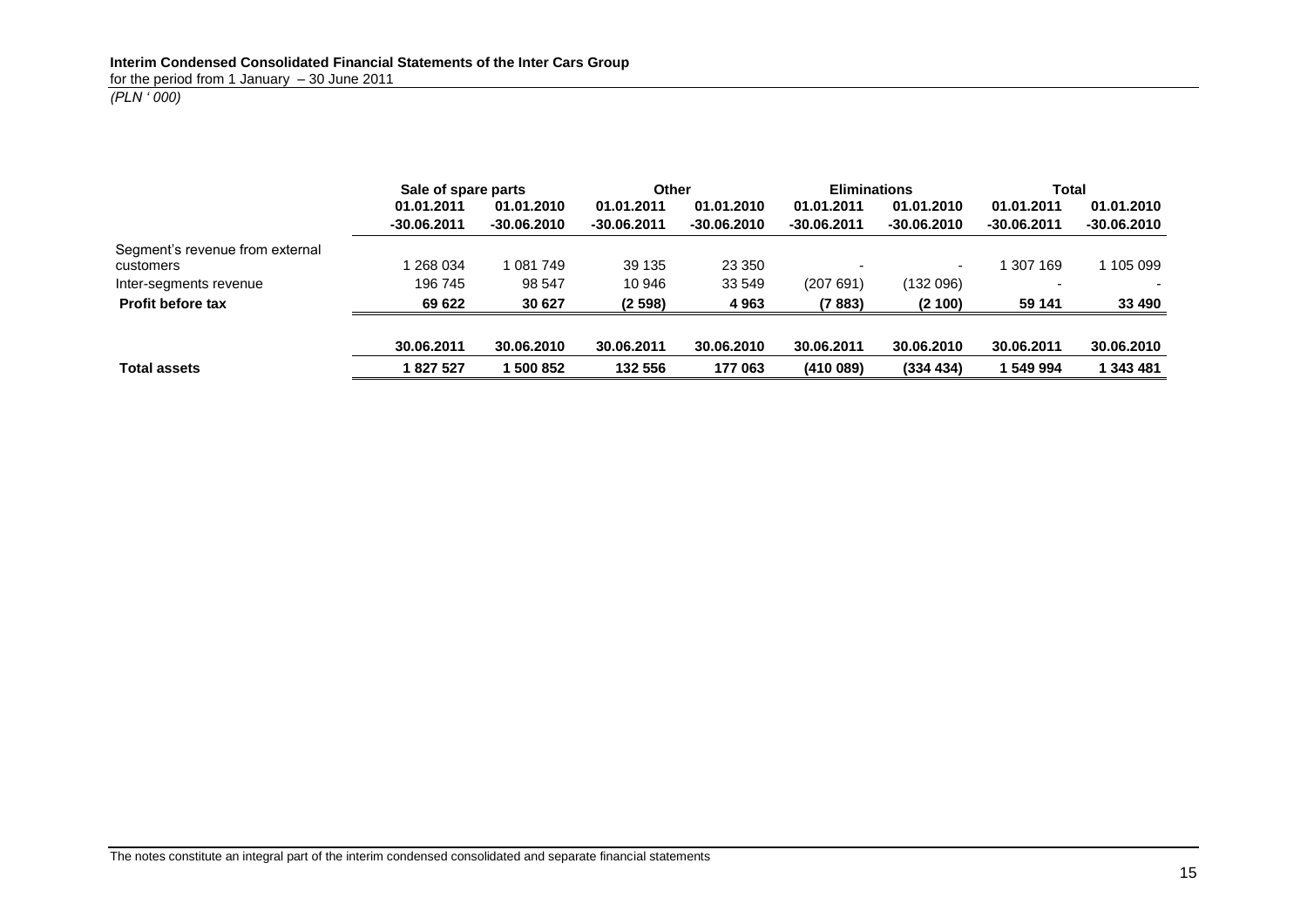# <span id="page-15-0"></span>**12. Property, Plant and Equipment**

| Gross book value as at December 31st 2010                        | 307 640 |
|------------------------------------------------------------------|---------|
| Acquisition                                                      | 16 013  |
| Transfer                                                         | (359)   |
| Sale                                                             | (5918)  |
| Liquidation                                                      | (22)    |
| Translation                                                      | 634     |
| Gross book value as at June 30th 2011                            | 317988  |
| Accumulated depreciation and impairment as at December 31st 2010 | 109 797 |
| Depreciation for period                                          | 14 369  |
| Sale                                                             | (2186)  |
| Transfer                                                         |         |
| Translation                                                      | 58      |
| Accumulated depreciaton and impairment as at June 30th 2011      | 122 045 |
| <b>NET VALUE</b>                                                 |         |
| As at December 31st 2010                                         | 197 843 |
| As at June 30th 2011                                             | 195 943 |

### <span id="page-15-1"></span>**13. Investment property**

In the period from January 1st to June 30th 2011, the Group did not sell or purchase any real property. There are no material remeasurements of real property, either.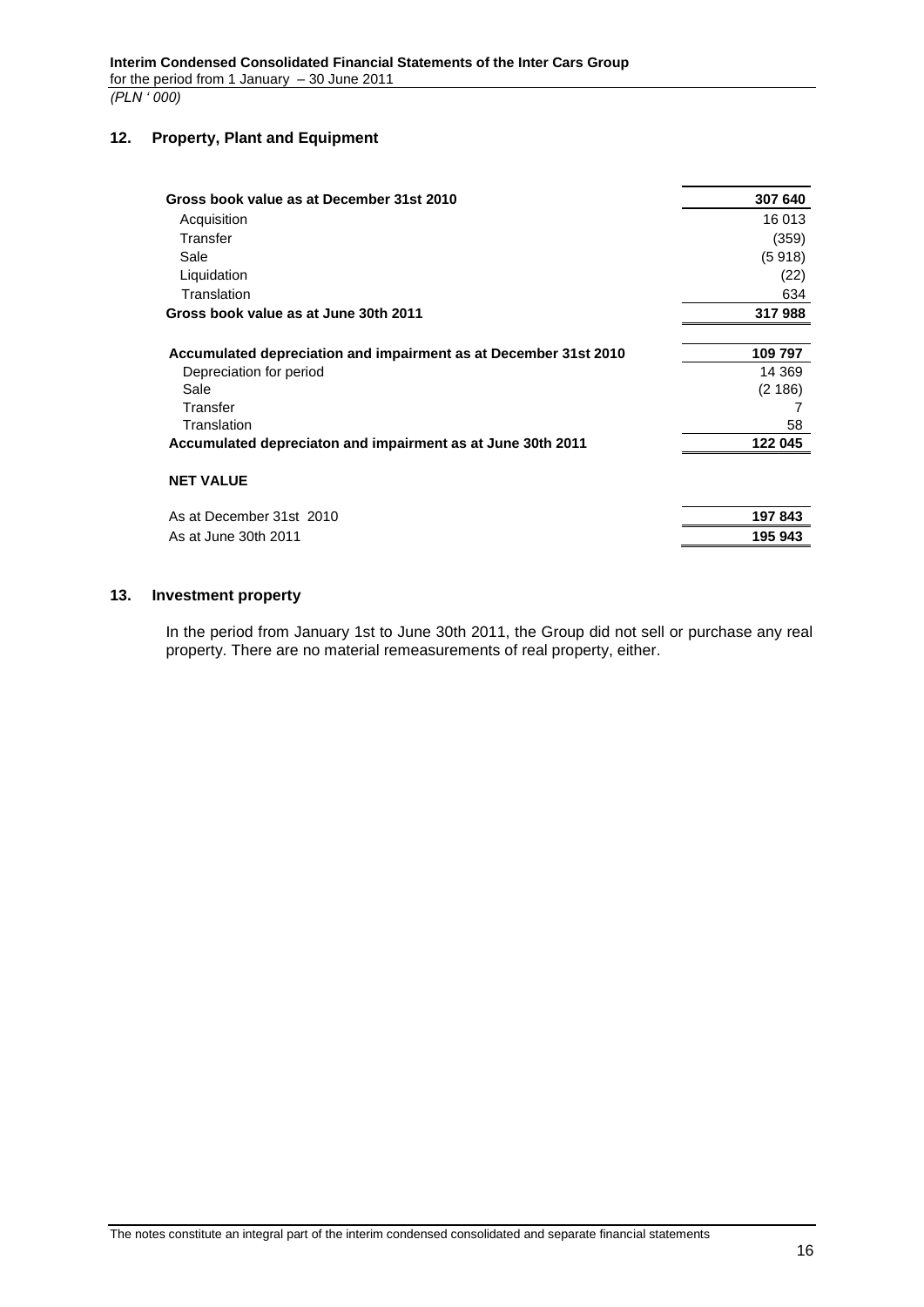#### <span id="page-16-0"></span>**14. Intangible Assets**

Impairment test of goodwill is performer at year end or earlier if conditions for such test are met.

According to the management as at June 30th 2011 no impairment was identified. As at December 31th 2010, the Group's assets including goodwill were tested for impairment. No impairment was identified.

Based on the Company's current results, in 2010 the budgets for 2010 and 2011 were updated. There were no material changes in the method of calculation of WACC or the cash flow projections for subsequent years compared with the methodology used as at December 31th 2009.

In the opinion of the Management Board, as at June  $30<sup>th</sup>$  2011 the Group's assets were not impaired.

| Gross book value as at 31 December 2010                               | 177 246 |
|-----------------------------------------------------------------------|---------|
| Acquisition                                                           | 1 1 9 4 |
| Currency translation differences                                      | 51      |
| Gross book value as at 30 June 2011                                   | 178 491 |
| Accumulated amortisation and impairment losses as at 31 December 2010 | 34 169  |
| Amortisation for period                                               | 2 2 5 1 |
| Currency translation differences                                      | 22      |
| Accumulated amortisation and impairment losses as at 30 June 2011     | 36 442  |
| <b>Net Value</b>                                                      |         |
| As at 31 December 2010                                                | 143 077 |

As at 30 June 2011 **142 049**

# <span id="page-16-1"></span>**15. Inventories**

|                                             | 30.06.2011 | 31.12.2010 |
|---------------------------------------------|------------|------------|
| <b>Materials</b>                            | 34 335     | 36 718     |
| Semi-finished products and work in progress | 4861       | 8 2 1 7    |
| Finished products                           | 4 9 8 0    | 4 3 8 8    |
| Goods for resale                            | 742 383    | 561869     |
|                                             | 786 559    | 611 192    |
| Goods for resale                            | 767461     | 582 088    |
| Discounts charged to goods for resale       | (24 259)   | (19565)    |
| Impairment losses on goods for resale       | (819)      | (654)      |
|                                             | 742 383    | 561869     |

As a result of fire accident in the central warehouse of Ukrainian subsidiary, stock amounting to PLN 7 million was destroyed and written off during the period.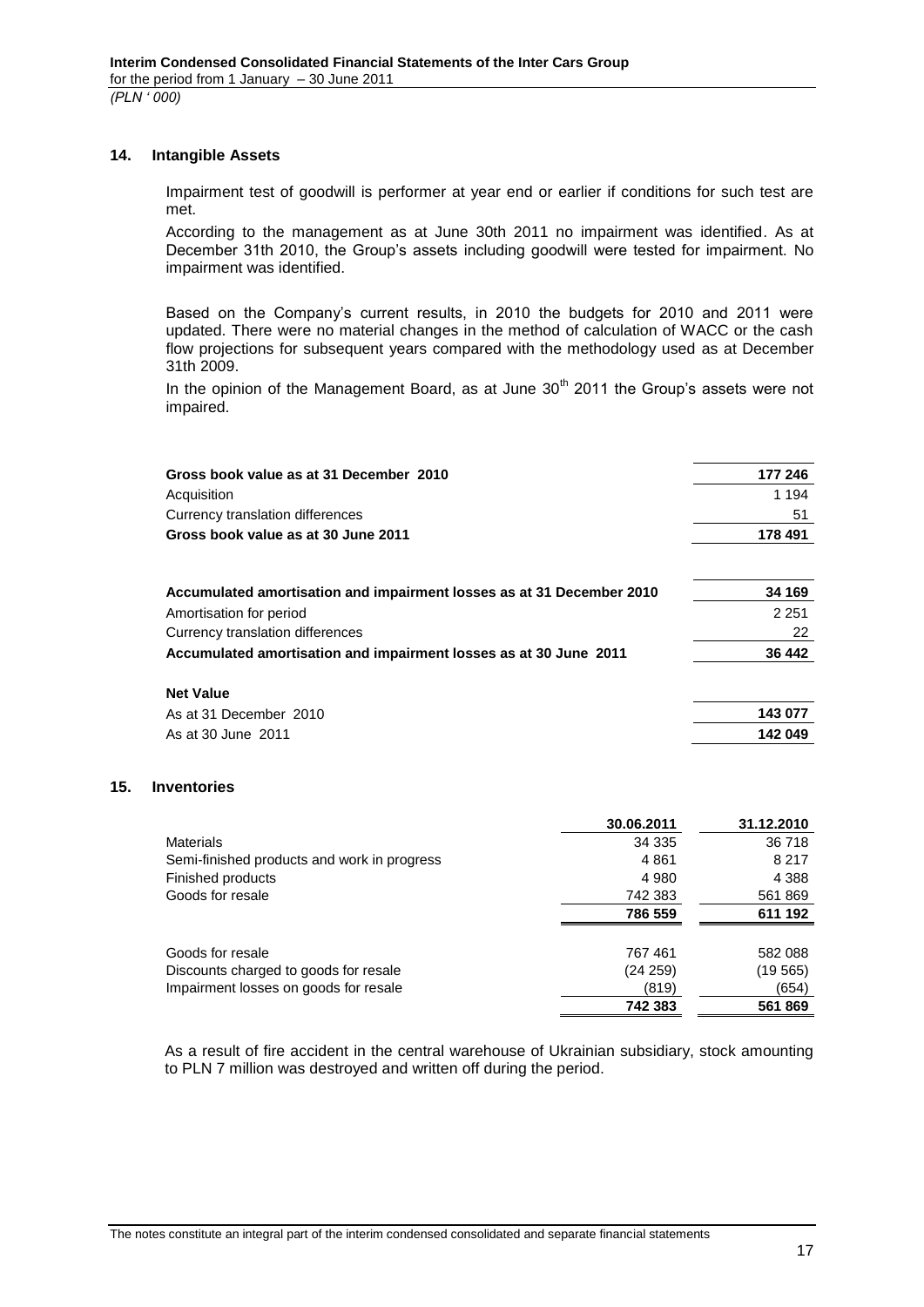# *(PLN ' 000)*

# <span id="page-17-0"></span>**16. Trade and other receivables**

|                                                           | 30.06.2011 | 31.12.2010 |
|-----------------------------------------------------------|------------|------------|
| Trade receivables                                         | 266 670    | 235 837    |
| Taxes, subsidies, customs duties, social security, health |            |            |
| insurance and other benefits receivables                  | 27 249     | 30 320     |
| Loans advanced                                            | 3794       | 12 614     |
| Other receivables                                         | 10 341     | 3791       |
| Current trade and other receivables, gross                | 308 054    | 282 562    |
| Impairment provision for receivable                       | (12289)    | (12 343)   |
| Current trade and other receivables, net                  | 295 765    | 270 219    |

| Ageing structure of receivables<br>30.06.2011 |              |               |
|-----------------------------------------------|--------------|---------------|
|                                               |              | Impairment    |
|                                               | <b>Gross</b> | <b>losses</b> |
| up to 180 days                                | 278 603      |               |
| from 181 to 270 days                          | 4 2 4 7      | 462           |
| from 271 to 360 days                          | 3099         | 614           |
| over 1 year                                   | 22 105       | 11 213        |
| <b>Total</b>                                  | 308 054      | 12 289        |

| Ageing structure of receivables | 31.12.2010   |                             |
|---------------------------------|--------------|-----------------------------|
|                                 | <b>Gross</b> | Impairment<br><b>losses</b> |
| up to 180 days                  | 256 075      |                             |
| from 181 to 270 days            | 3856         | 478                         |
| from 271 to 360 days            | 2484         | 455                         |
| over 1 year                     | 20 147       | 11 410                      |
| <b>Total</b>                    | 282 562      | 12 343                      |

Relative to December 31th 2010, there were no material changes in the Group's credit risk management policy.

### <span id="page-17-1"></span>**17. Equity**

Equity includes funds and capital reserves created in accordance with the applicable laws and regulations, i.e. statutory provisions and provisions of the Company's Article of Association.

The share capital comprises 14 168 100 shares with the total par value of PLN 28 336 200. Its amount remained unchanged in the reporting period. The share premium account also remained unchanged at PLN 259 530 475.

# **Dividend**

In the reporting period, no dividend was distributed by Inter Cars SA. The profit for the financial year ended December 31st 2010 was contributed to statutory reserves.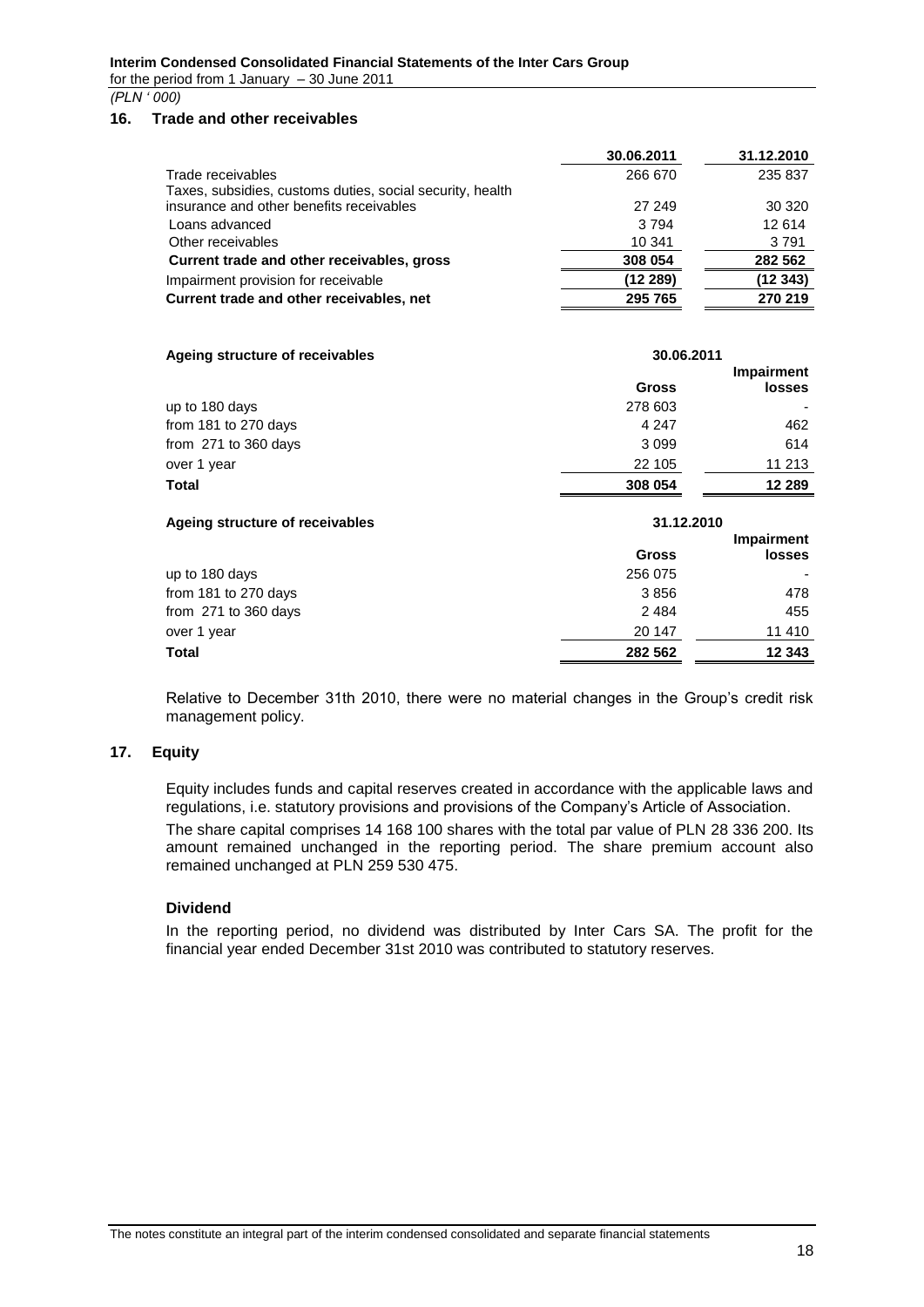*(PLN ' 000)*

#### <span id="page-18-0"></span>**18. Liabilities under Loans, Borrowings and Other Debt Instruments**

#### **Syndicated Credit Facility Agreement**

On July 29th 2009, a syndicated credit facility agreement for up to PLN 480m was signed by Inter Cars S.A. (the Borrower), Feber Sp. z o.o., IC Development & Finance Sp. z o.o., Inter Cars Ceska Republika s.r.o., Inter Cars Slovenska Republika s.r.o. (Co-Borrowers) and the following banks: Bank Polska Kasa Opieki S.A., ABN AMRO Bank (Polska) S.A., ING Bank Śląski S.A., Bank Handlowy w Warszawie S.A. and BRE Bank S.A. In 4Q EFG Eurobank Ergasias S.A. joined the credit facility.

On 29 November 2010 new annexes to the syndicated credit facility were signed reducing the number of bank participants of the consortium to the original number as described in above paragraph. Furthermore, the maturity date for the facility was altered in this way that the longterm portion should be repaid no later than 29 November 2013 and the short-term portion should be repaid no later than 24 November 2011, which is illustrated in the below table. The interest rate was agreed as a variable rate depending on WIBOR, EURIBOR and LIBOR rates, increased by bank margins (determined at arm's length) for each individual interest period.

Transition from short-term bilateral loans to medium-term syndicated financing provides Inter Cars S.A. and other members of the Inter Cars Group with stability and constant access to financing for a period of three years, enabling continued rapid development of the Group.

| Bank loans           | Amount as<br>per<br>agreement<br>(limit) | Carrying amount<br>as at 30 June<br>2011 |                       | Maturity<br>date |
|----------------------|------------------------------------------|------------------------------------------|-----------------------|------------------|
|                      | In PLN '000                              | In $PLN:000$                             |                       |                  |
| Banking<br>syndicate | 430 000                                  | 215 000                                  | long-term portion     | 29.11.2013       |
|                      |                                          | 210 132                                  | Short-term<br>portion | 24.11.2011       |
|                      |                                          | 425 132                                  |                       |                  |

The table presents information on bonds issued during the reporting period.

|             |            | Redemption | Redemption |
|-------------|------------|------------|------------|
| Tranche No. | Issue date | date       | amount     |
| 93          | 03.03.2011 | 03.06.2011 | 15 000     |
| 94          | 03.06.2011 | 05.09.2011 | 15 000     |
|             |            |            | 30 000     |

The table presents information on the bonds issued and outstanding as at the reporting date.

|             |            | Redemption | Redemption |
|-------------|------------|------------|------------|
| Tranche No. | Issue date | date       | amount     |
| 94          | 03.06.2011 | 05.09.2011 | 15 000     |
|             |            |            | 15 000     |

The bonds were issued in the Polish zloty as unsecured, discount (zero-coupon) bearer securities in book-entry form. The bonds will be redeemed at par value at the registered office of the issue agent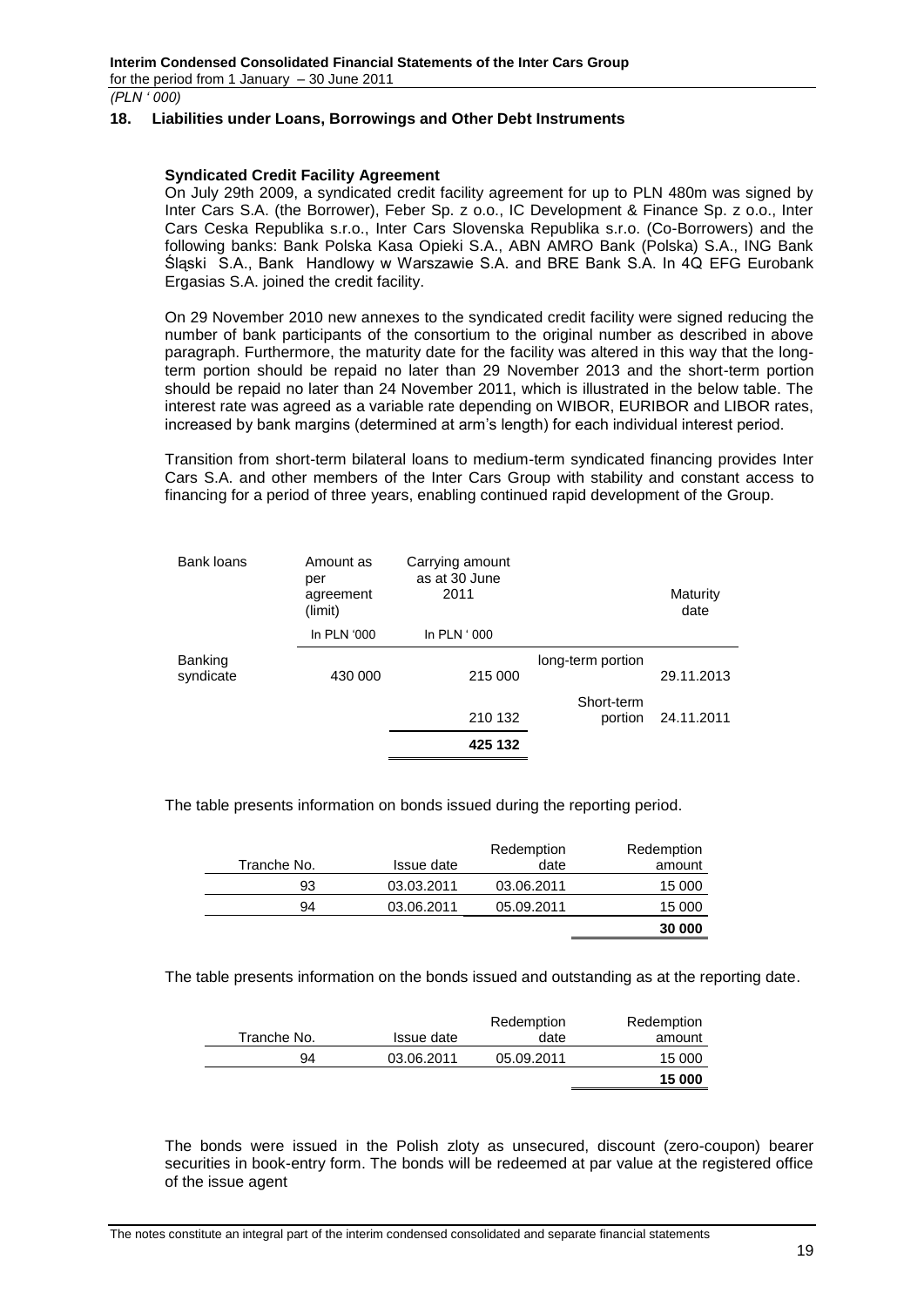Maturity date, effective interest rate and currency structure of financial liabilities has not changed materially compared to information provided in the financial statements as at December 31st 2010.

#### **Material covenants of syndicated loan**

They have not changed during the reporting period.

#### **Cash Flow Hedges**

As at June 30th 2010 the Group used derivative financial instruments to hedge interest rate risk such as Interest Rate Swap (IRS). As a result a loss of PLN 1.1 million was recognized in the reporting period. As at June  $30<sup>th</sup>$  2011 there were no open IRS contracts.

#### <span id="page-19-0"></span>**19. Contingent Liabilities, Security provided in Respect of Liabilities and Future Liabilities (Including under Executed Operating Leases)**

Contingent liabilities, granted security and future liabilities (including under operating leases) did not change materially relative to those described in the financial statements prepared as at December 31st 2010.

#### <span id="page-19-1"></span>**20. Related-Party Transactions**

|                                                             | $1.1.2011 -$<br>30.06.2011 | 1.1.2010-<br>30.06.2010 |
|-------------------------------------------------------------|----------------------------|-------------------------|
| Remuneration of Supervisory and Management Board<br>members |                            |                         |
| Remuneration of Supervisory Board members                   | 96                         | 102                     |
| Remuneration of Management Board members                    | 1950                       | 2 0 0 0                 |
|                                                             | 2046                       | 2 102                   |
|                                                             | $1.1.2011 -$<br>30.06.2011 | 1.1.2010-<br>30.06.2010 |
| Related-party transactions                                  |                            |                         |
| Revenue from sales to related parties                       | 1 1 9 0                    | 1 0 5 9                 |
| Goods and services purchased from related parties           | 6484                       | 6479                    |
|                                                             | 30.06.2011                 | 31.12.2010              |
| Balance of settlements with related parties                 |                            |                         |
| Receivables from related parties                            | 102                        | 188                     |
| Liabilities to related parties                              |                            | 474                     |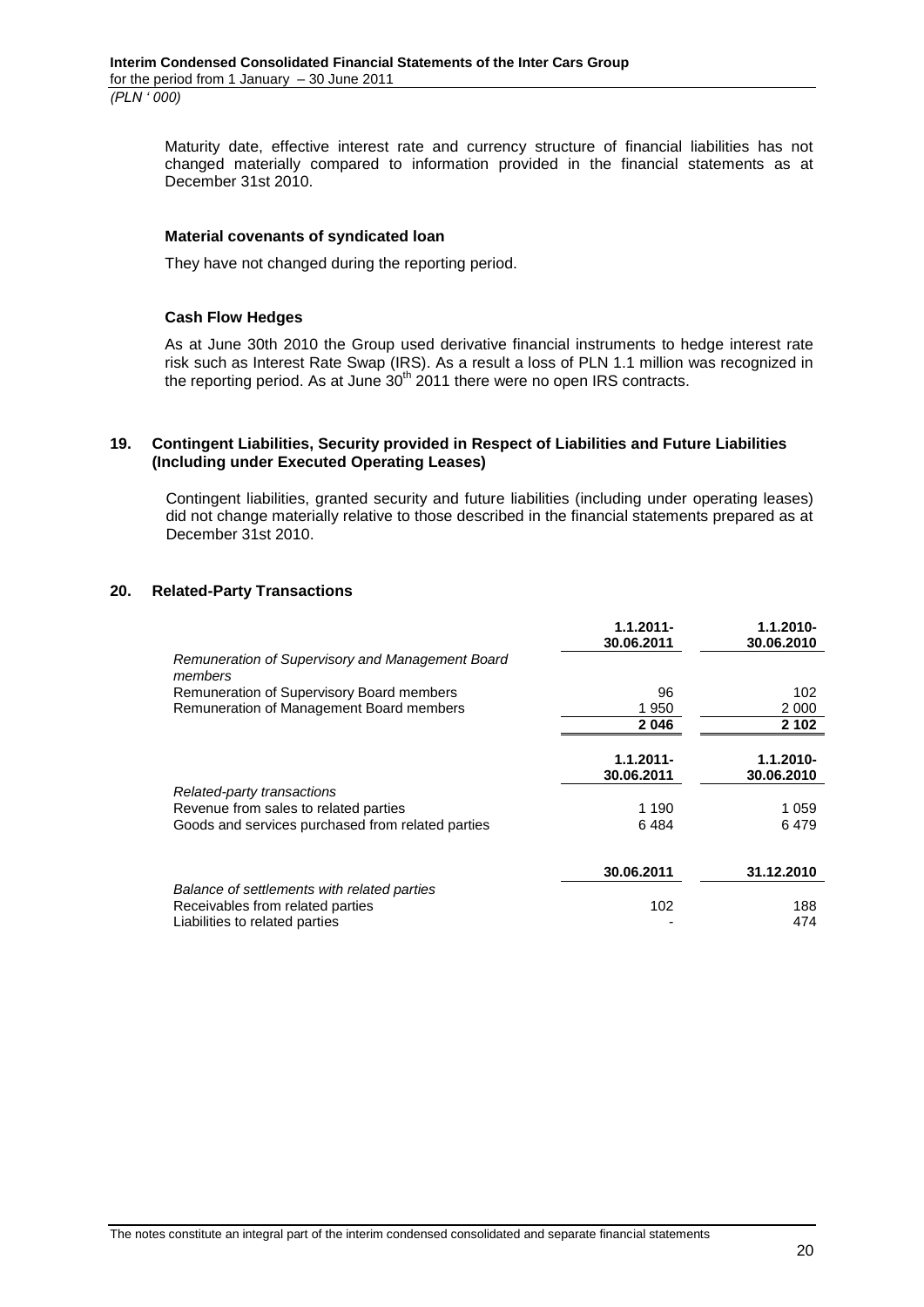*(PLN ' 000)*

#### <span id="page-20-0"></span>**21. Events Subsequent to the Reporting Date with a Potential Material Bearing on the Company's Future Financial Results.**

On July 21<sup>st</sup> 2011 an Annex to the Syndicated Loan was signed securing additional PLN 50 million from the banks. The total credit facility would amount to PLN 480 million. The increase has been granted through the increase of overdraft limit called loan B. Loan collateral has been actualized in value, however, it has remained unchanged as to its nature. Other material covenants of syndicated loan have not changed.

**Warsaw, August 17th 2011**

| Robert Kierzek                         | Krzysztof Oleksowicz           |
|----------------------------------------|--------------------------------|
| President of the Management Board      | Member of the Management Board |
| Krzysztof Soszyński                    | Piotr Kraska                   |
| Vice-President of the Management Board | Member of the Management Board |
| Wojciech Milewski                      | Julita Pałyska                 |
| Member of the Management Board         | <b>Chief Accountant</b>        |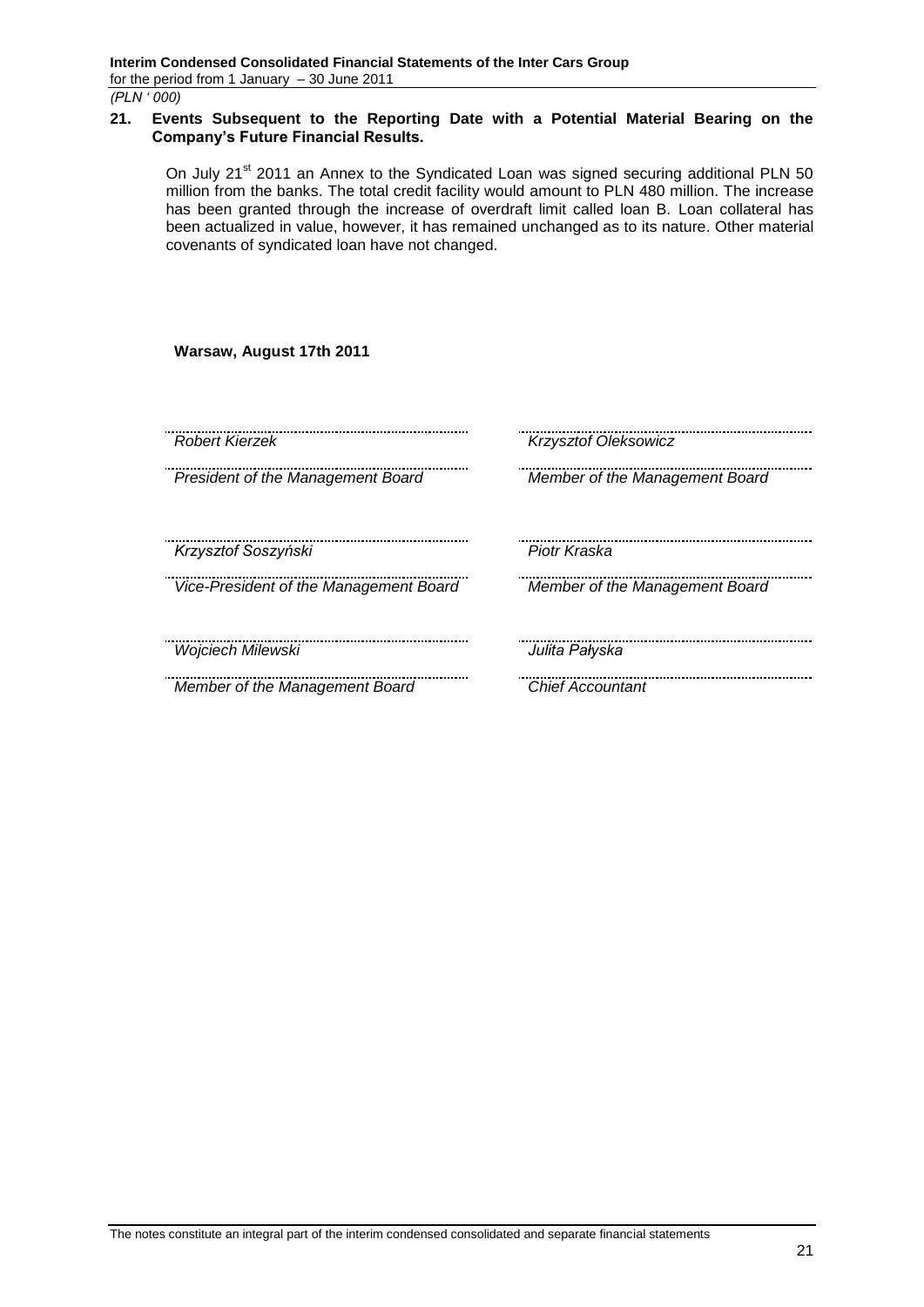# **PART II**

# INTERIM REPORT ON THE OPERATIONS OF THE INTER CARS GROUP IN THE PERIOD FROM 1 JANUARY – 30 JUNE 2011

| 22. |                                                                                                                                                                                                                                                                                                                                                              |  |
|-----|--------------------------------------------------------------------------------------------------------------------------------------------------------------------------------------------------------------------------------------------------------------------------------------------------------------------------------------------------------------|--|
| 23. |                                                                                                                                                                                                                                                                                                                                                              |  |
| 24. | Overview of the Group's Operations and Financial Performance on Consolidated and                                                                                                                                                                                                                                                                             |  |
| 25. | Factors and Events, Especially of a Non-Recurring Nature, with a Material Bearing on the<br>Financial Performance. Description of the Company's Material Achievements and Failures                                                                                                                                                                           |  |
| 26. |                                                                                                                                                                                                                                                                                                                                                              |  |
| 27. | Management Board's Standpoint Regarding the Feasibility of Meeting Previously Published                                                                                                                                                                                                                                                                      |  |
| 28. | List of Shareholders Holding 5% or More of the Total Vote as at the Report Release Date  26                                                                                                                                                                                                                                                                  |  |
| 29. |                                                                                                                                                                                                                                                                                                                                                              |  |
| 30. | Changes in the Number of Shares and Rights to Shares (Options) in Inter Cars S.A. Held by<br>the Company's Management and Supervisory Personnel since the Publication of the Most                                                                                                                                                                            |  |
| 31. |                                                                                                                                                                                                                                                                                                                                                              |  |
| 32. | Other Information Which the Company Deems Relevant for the Assessment of Its Personnel,<br>Assets, Financial Position, and Net Profit (Loss), or Changes in any of the Foregoing, and for                                                                                                                                                                    |  |
| 33. | Factors Which in the Company's Opinion will Affect Its Results in a Period Covering at Least                                                                                                                                                                                                                                                                 |  |
| 34. | Key Threats and Risks Affecting the Months Remaining to the End of the Financial Year 28                                                                                                                                                                                                                                                                     |  |
| 35. | Information on Conclusion by the Company or Its Subsidiary Undertakings of a Single<br>Transaction or a Series of Transactions with Related Parties if such Transactions Are                                                                                                                                                                                 |  |
| 36. | Information on Sureties Issued in respect of Loans or Borrowings or Guarantees Issued, in<br>Each Case by the Company or Any of Its Subsidiaries, Jointly to a Single Entity or any<br>Subsidiary of Such Entity, where the Aggregate Value of such Outstanding Sureties or<br>Guarantees Amounts to an Equivalent of 10% or More of the Company's Equity 29 |  |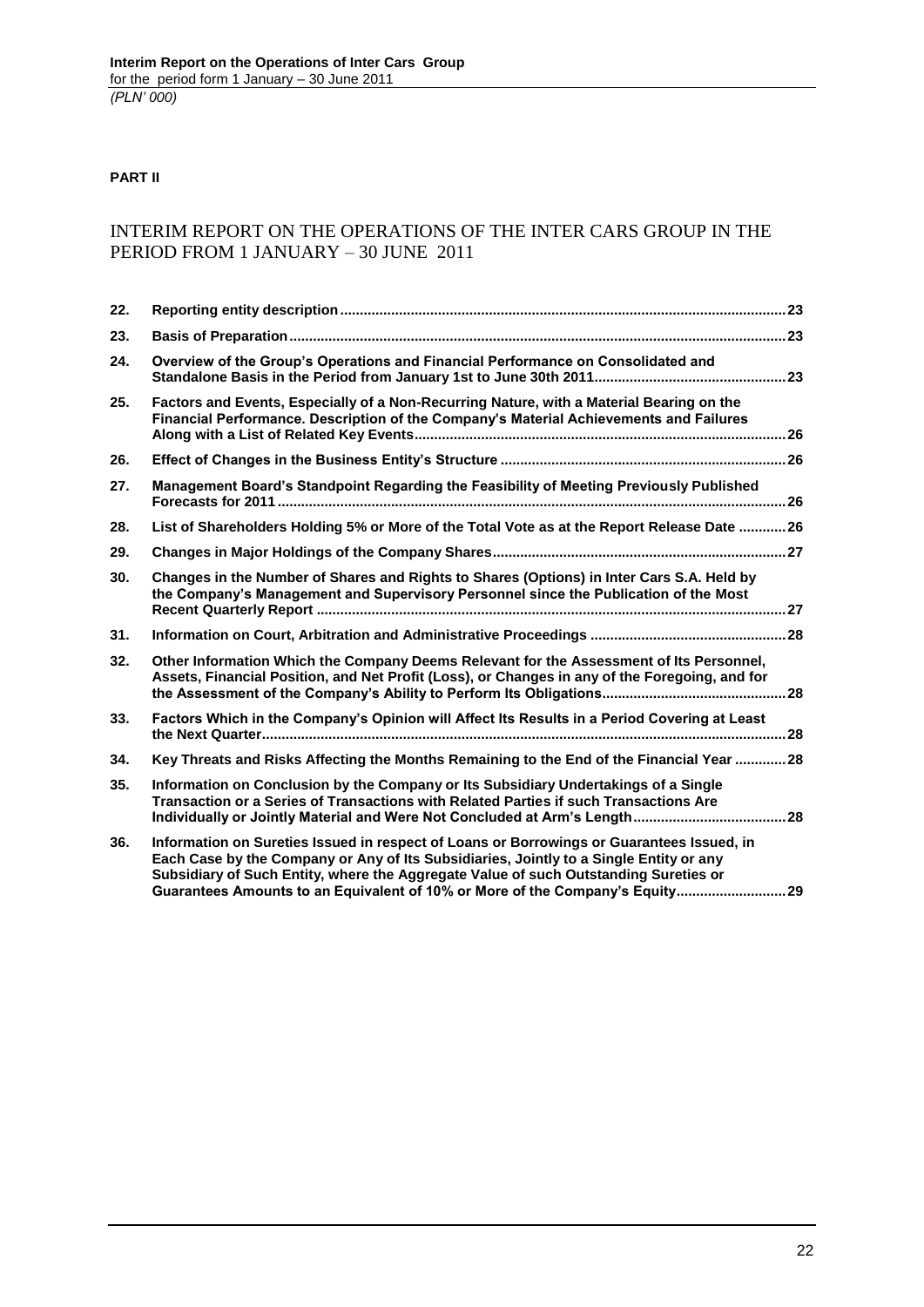# <span id="page-22-0"></span>**22. Reporting entity description**

Inter Cars S.A., the parent undertaking ("the Company", "the Parent Undertaking"), is registered in Poland. These interim condensed consolidated financial statements of the Inter Cars Group for the period January 1st – June 30th 2011 contain data of the Parent Undertaking and of the subsidiaries, which are together referred to as the Inter Cars Group ("the Group"), and account for the Group's interests in associates.

The interim condensed separate financial statements of Inter Cars S.A. contain data of Parent Undertaking Inter Cars S.A.

The following undertakings (together: "the Group") have been consolidated:

- Parent Undertaking: Inter Cars S.A. of Warsaw,
- subsidiary undertakings: Inter Cars Ukraine, incorporated under the Ukrainian law, with registered office in Khmelnytsky, Ukraine (Inter Cars S.A.'s interest: 70%), Lauber Sp. z o.o. of Słupsk (100%), Q-Service Sp. z o.o. of Warsaw (100%), Inter Cars Ceská Republika of Prague (100%), Feber Sp. z o.o. of Warsaw (100%), Inter Cars Slovenska Republika of Bratislava (100%), Inter Cars Lietuva UAB of Vilnius (100%), IC Development & Finance Sp. z o.o. of Warsaw (100%), Armatus Sp. z o.o. of Warsaw (100%), JC Auto s.r.o. of Karvina-Darkom (100%), JC Auto Kereskedelmi Kft. of Budapest (100%), JC Auto S.A. of Brain-le-Chateau (100%), JC Auto d.o.o. of Zagreb (100%), JC Auto s.r.l. of Milan (99%; 1% stake is held by JC Auto s.r.o.), Inter Cars Romania s.r.l. of Cluj-Napoca (100%), Inter Cars (Cyprus) Limited of Nicosia (100%), Inter Cars Latvija SIA of Riga (100%) and Inter Cars Bulgaria of Sofia (100%).

#### <span id="page-22-1"></span>**23. Basis of Preparation**

These interim condensed consolidated financial statements of the Inter Cars Group and the interim condensed separate financial statements of Inter Cars S.A. (together "the interim condensed financial statements") cover the period of six months ended June 30th 2011.

The interim condensed financial statements comply with the International Accounting Standard IAS 34 Interim Financial Reporting, which applies to interim financial statements and do not contain all the information whose disclosure is required in the annual financial statements. The interim condensed financial statements should be read together with the annual financial statements (consolidated or separate, as appropriate).

#### <span id="page-22-2"></span>**24. Overview of the Group's Operations and Financial Performance on Consolidated and Standalone Basis in the Period from January 1st to June 30th 2011**

#### **Financial Results of the Inter Cars Group**

- The Group recorded a **18,3%** increase in sales revenue compared with the corresponding  $\bullet$ period of 2010,
- Export sales defined as direct sales (from Inter Cars S.A.) to export partners (mainly to Eastern markets) and sales to subsidiaries increased by 29% on corresponding period of previous year of which:
- direct sales during 1H2011 amounted to PLN 100 million, which means a 6% increase in sales dynamics, however, the Board expected a decrease of revenue from this source;
- sales executed by subsidiaries during 1H2011 amounted to PLN 243 million, which is a 33% increase.

As a result the change in structure of export sales is taking place, where the emphasis is shifting from Ukrainian market (less politically and economically stable) over to the EU countries,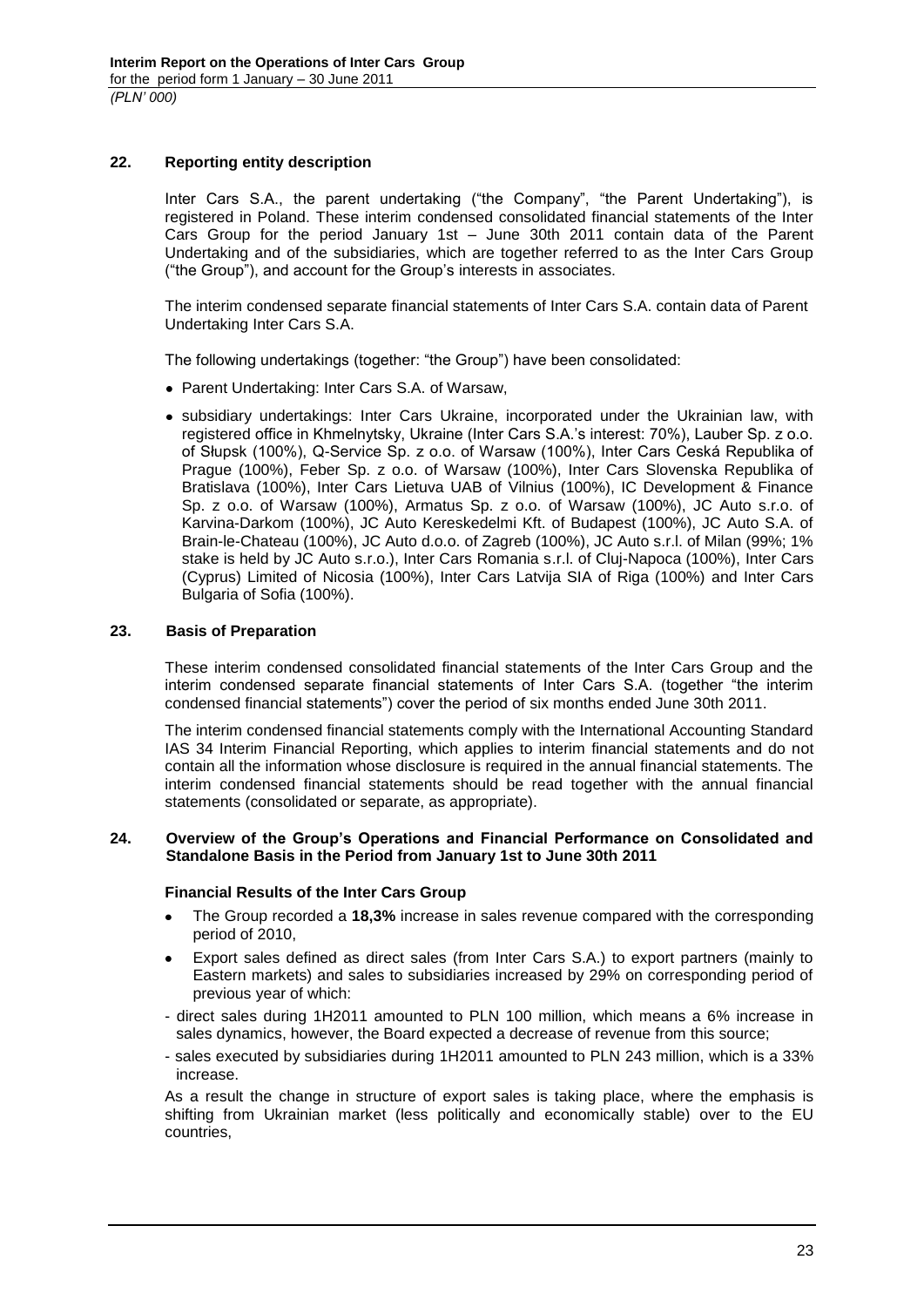- Inter Cars' sales revenue generated in Poland accounted for approximately 73% (vs 75%  $\bullet$ after the  $1<sup>st</sup>$  quarter 2011) of the Group's total sales revenue (after consolidation eliminations). The Polish market remains the key sales market for the Group,
- Consolidated net profit increased by more than 60% on the corresponding period of previous year,
- Operating profit increased by 43% compared to corresponding period of previous year,
- Operating expenses increased by 3,9% compared to corresponding period despite the  $\bullet$ increase in sales of 18,3%,
- Effective tax rate for the Group in the  $1<sup>st</sup>$  quarter 2011 amounted to 24% mainly due to negative unrealized forex exchange losses generated by Inter Cars Ukraine. Both gain and losses resulting from forex exchange differences are permanent in Ukraine for tax purposes. Therefore, in case of reversal of forex exchange losses in the future the effective tax rate will also be reduced. For the period ended June  $30<sup>th</sup>$  2011 effective tax rate amounted to 21%.
- Cash generated by operating activities was PLN 29 million.
- Stock level as at June 30th 2011 was above the optimal stock level by approx. PLN 100 million. We expect the decrease in stock rotation in the third quarter 2011.

**Revenue went up in all geographical segments** The Company is consistent in its policy of geographical expansion in the area of Central and Eastern Europe. The CEE markets offer significant growth potential and higher net margins for the industry than the domestic market. The highest year-on-year growth in sales in first half of 2011 (restated in PLN, after consolidation eliminations) was reported by the following operations: Romania (129%), Lithuania (88%) and Croatia (55%). The subsidiary entities which generated highest revenue for the Group were: Slovakia (21%), Czech Republic (30%), Ukraine (decrease of 9%).

### **Financial result of Inter Cars Group in the 1st half 2011:**

('000)

|                                                   | 6 months ended June 30th |            |             |             |
|---------------------------------------------------|--------------------------|------------|-------------|-------------|
|                                                   | 2011                     | 2010       | 2011        | 2010        |
| Statement of comprehensive income<br>(for period) | <b>PLN</b>               | <b>PLN</b> | <b>EURO</b> | <b>EURO</b> |
| Sales revenue                                     | 1 307 169                | 1 105 099  | 329 486     | 275 985     |
| Gross profit/(loss) on sales                      | 421 754                  | 365 799    | 106 308     | 91 354      |
| Net financial income/expenses                     | (14698)                  | (17992)    | (3705)      | (4493)      |
| Operating profit                                  | 73839                    | 51 482     | 18 612      | 12857       |
| Net profit                                        | 46 658                   | 29 314     | 11 761      | 7 3 2 1     |
| <b>Other financial data</b>                       |                          |            |             |             |
| Net cash from operating activities                | 28 7 85                  | 71825      | 7 256       | 17937       |
| Net cash used in investing activities             | (13 426)                 | (4 757)    | (3384)      | (1188)      |
| Net cash used in financing activities             | 5 1 5 8                  | (45 238)   | 1 300       | (11 298)    |
| Earnings per share                                | 3.29                     | 2.07       | 0.83        | 0,52        |
| Sales margin                                      | 32,3%                    | 33,1%      |             |             |
| EBITDA margin                                     | 6.9%                     | 6,3%       |             |             |

|                                                 |            |            | As at      |            |
|-------------------------------------------------|------------|------------|------------|------------|
|                                                 | 30.06.2011 | 31.12.2010 | 30.06.2011 | 31.12.2010 |
| <b>Statement of financial position</b>          | <b>PLN</b> | <b>PLN</b> | <b>EUR</b> | <b>EUR</b> |
| Cash and cash equivalents                       | 55 305     | 34 788     | 13873      | 8784       |
| Balance-sheet total                             | 1 549 994  | 1 322 301  | 388 801    | 333 889    |
| finance<br>borrowings<br>and<br>lease<br>Loans, |            |            |            |            |
| liabilities                                     | 473 376    | 454 742    | 118 742    | 114 816    |
| Equity                                          | 609 613    | 558 535    | 152 916    | 141 034    |
| Non-controlling interest                        | (2 986)    |            | (749)      |            |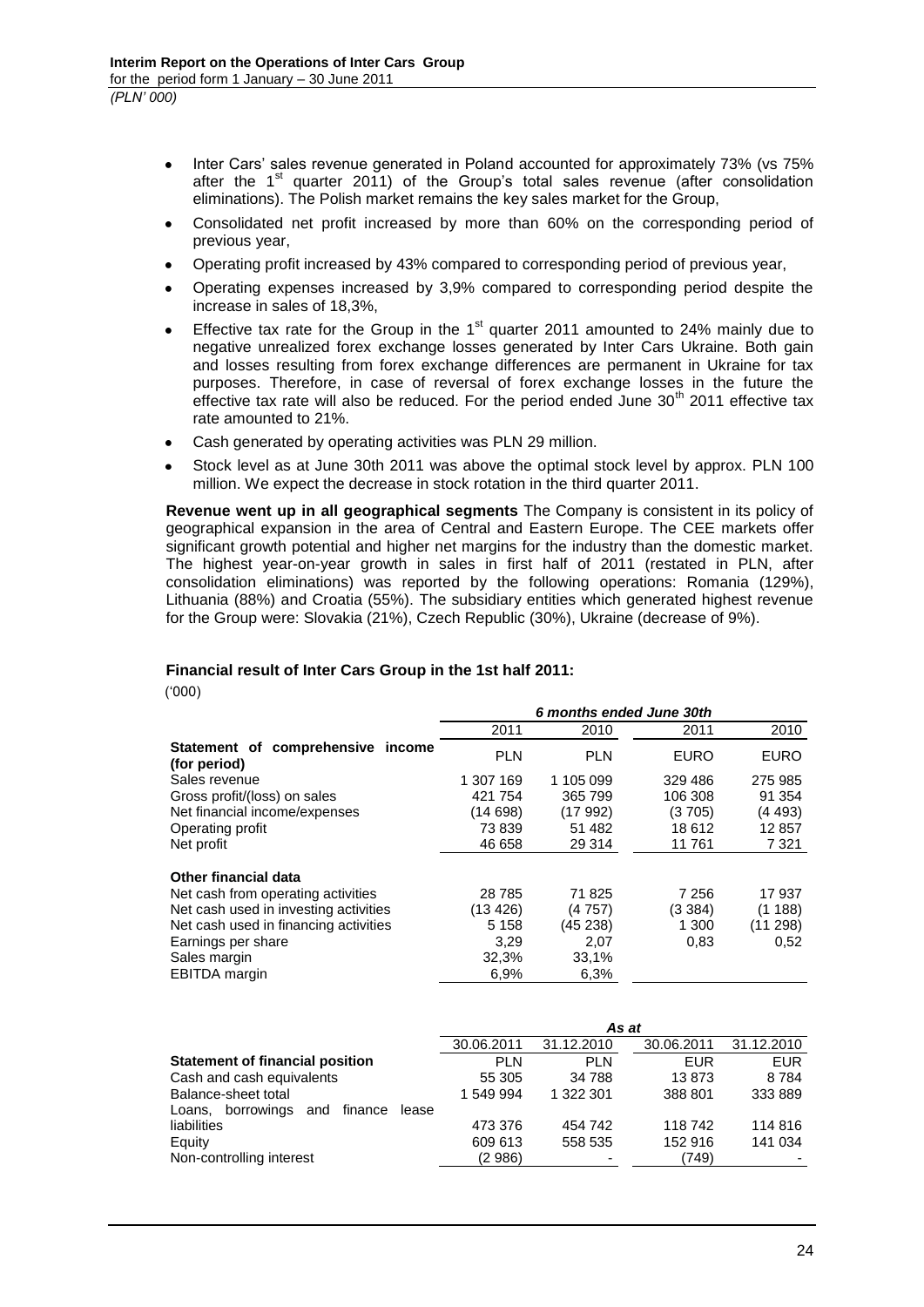The following exchange rates were applied to translate the figures presented into the euro:

- for the items of the statement of financial position the exchange rate quoted by the National Bank of Poland for 31 December 2010: EUR 1 = PLN 3,9866, the exchange rate quoted for 31 December 2010: EUR 1 = PLN 3,9603,.
- for the items of the statement of comprehensive income and statement of cash flows the average of the\_exchange rates quoted by the National Bank of Poland for the last day of each month for two quarters of 2011 and 2010 respectively: EUR  $1 = PLN$  3,9673and EUR  $1 = PLN$ 4,0042.

# **Financial Results of Inter Cars S.A., the Parent Entity**

|                                                 | For 6 months ended June 30th |            |             |             |  |
|-------------------------------------------------|------------------------------|------------|-------------|-------------|--|
| (1000)                                          | 2011                         | 2010       | 2011        | 2010        |  |
| Stand-alone statement of comprehensive          |                              |            |             |             |  |
| income                                          | <b>PLN</b>                   | <b>PLN</b> | <b>EURO</b> | <b>EURO</b> |  |
| Sales revenue                                   | 1 156 114                    | 975 717    | 291 411     | 243 673     |  |
| Gross profit/(loss) on sales                    | 320 901                      | 291 680    | 80 886      | 72 844      |  |
| Net financial income/expenses                   | 3 2 2 1                      | (14873)    | 812         | (3714)      |  |
| Operating profit                                | 60 392                       | 40 593     | 15 2 22     | 10 138      |  |
| Net profit                                      | 50 371                       | 21 4 7 6   | 12 697      | 5 3 6 3     |  |
|                                                 |                              |            |             |             |  |
| Other financial data                            |                              |            |             |             |  |
| Net cash from operating activities              | (7109)                       | 61 440     | (1792)      | 15 344      |  |
| Net cash used in investing activities           | 9928                         | (3605)     | 2 5 0 2     | (900)       |  |
| Net cash used in financing activities           | 5 0 0 9                      | (44284)    | 1 2 6 3     | (11059)     |  |
| Earnings per share                              | 3,56                         | 1,52       | 0,90        | 0,38        |  |
| Sales margin                                    | 27,8%                        | 29,9%      |             |             |  |
|                                                 |                              |            |             |             |  |
|                                                 |                              |            |             |             |  |
|                                                 |                              |            | As at       |             |  |
|                                                 | 30.06.2011                   | 31.12.2010 | 30.06.2011  | 31.12.2010  |  |
|                                                 | <b>PLN</b>                   | <b>PLN</b> | <b>EUR</b>  | <b>EUR</b>  |  |
| <b>Statement of financial position</b>          |                              |            |             |             |  |
| Cash and cash equivalents                       | 21 773                       | 13 945     | 5462        | 3521        |  |
| Balance-sheet total                             | 1 493 574                    | 1 277 225  | 374 648     | 322 507     |  |
| borrowings<br>finance<br>Loans,<br>and<br>lease |                              |            |             |             |  |
| liabilities                                     | 468 508                      | 452 132    | 117521      | 114 166     |  |
| Equity                                          | 576 603                      | 525 132    | 144 635     | 132 599     |  |

The table below sets forth the financial highlights of Inter Cars S.A.:

**Sales revenue** in the first quarter of 2011 was **18% higher** than in the corresponding period of 2010.

**Gross profit on sales** was 10% higher on corresponding period of 2010. However, gross profit for the 1<sup>st</sup> half 2011 was higher by 147% on corresponding period of previous year. **Sales margin** in 1<sup>st</sup> half 2011 went down to 27.8% from 29.9% in comparable period of 2010.

**Cost of distribution services –** the share of an affiliate branch operator in the sales margin. The affiliate branch's sales margin is shared between the branch operator and Inter Cars on a 50/50 basis. The system of affiliate branches is based on the principle of entrusting the management of a distribution outlet (affiliate branch) to an external operator. Sales are effected on behalf of Inter Cars. The affiliate branches employ personnel and cover operating costs from their revenue which is their share in the margin on sales of goods. The share of particular branches in the margin is settled on a monthly basis. The Company provides its full range of goods with ensured availability, the IT system, organisational and logistics know-how and the brand's strong position. The branch operator contributes the knowledge of the local market and experienced personnel. The risk associated with the operations of a branch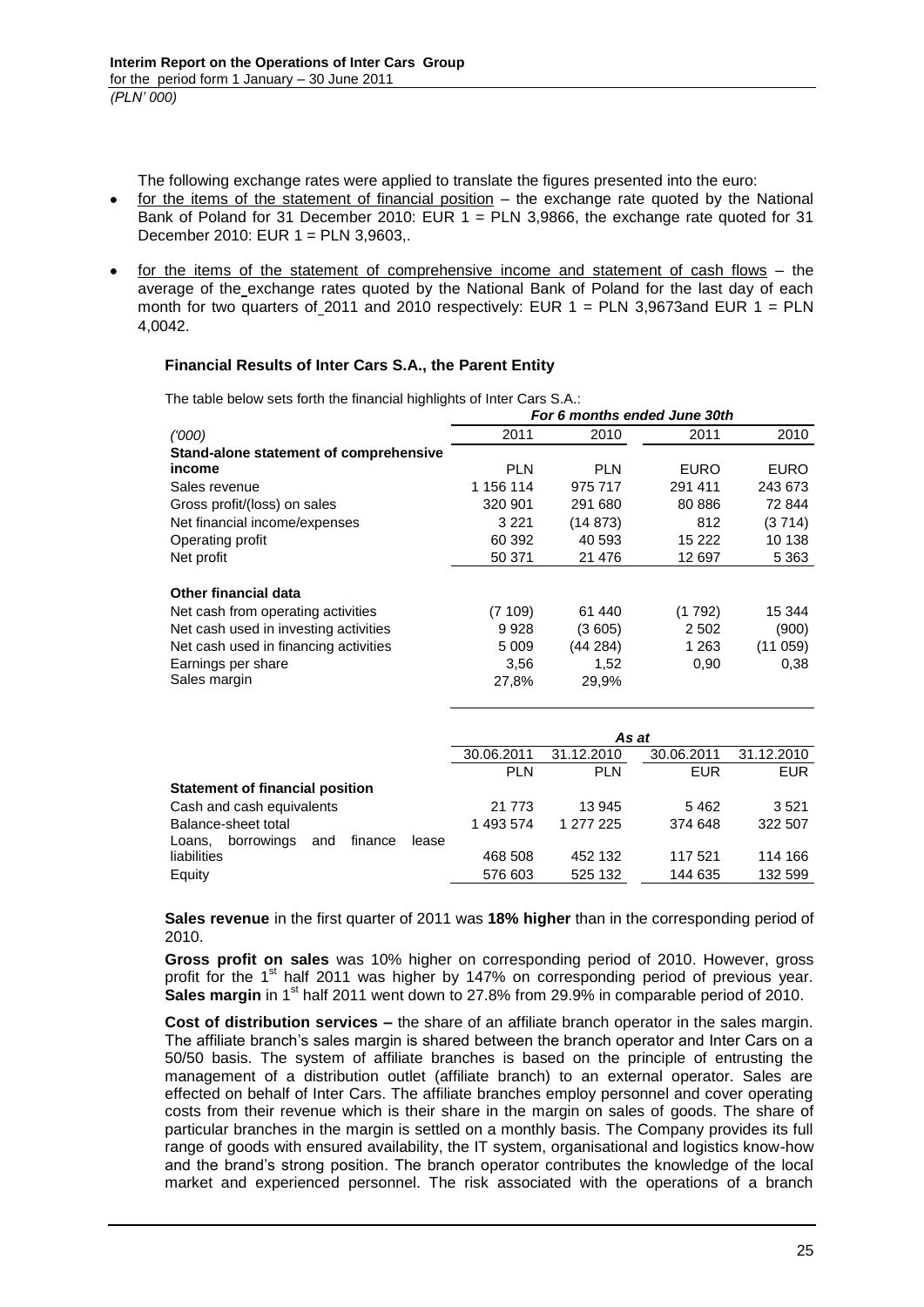operator (affiliate branch) is borne by the operator, which – operating as a separate business – optimises its available resources.

**Financial income and expenses** include mainly interest income and expense. Cumulative for first quarter of 2011 the Company's interest expense amounted to PLN 12 469 thousand compared to PLN 14 873 thousand during comparable period of 2010. **Liabilities under loans, borrowings, debt securities and finance leases** as at June 30th 2011 totalled PLN 468 508 thousand vs 452 132 thousand as at December 31th 2010**.**

#### <span id="page-25-0"></span>**25. Factors and Events, Especially of a Non-Recurring Nature, with a Material Bearing on the Financial Performance. Description of the Company's Material Achievements and Failures Along with a List of Related Key Events**

#### **Main Events Bearing on the Present and Future Financial Performance**

Consolidated EBITDA calculated on a cumulative basis for the period of 12 months ended June 30th 2011 amounted to PLN 170 704 thousand (operating profit plus depreciation/amortisation).

- Sales revenue of the parent entity was record high for March 2011 and amounted to PLN 215 million (the highest monthly sales revenue in the history of Inter Cars SA.)
- Due to the fire accident that took place in April 2011 stock of spare parts was destroyed in  $\bullet$ IC Ukraine causing the damage estimated at PLN 7 million. Consequently logistical issues caused by the fire accident IC Ukraine caused additional loss in sale margin which was estimated at PLN 2 million. Currently, the company has restored all its function due to the launch of the new warehouse in another location in Ukraine. Destroyed inventory was insured. Currently the company is in the process of filing the claim to the insurer. As of the date of publication of this report the Company is not able to estimate recoverable from the insurer.
- Feber's sales increased to 38,9 million, that is by 61% compared to analogical period of 2010 (PLN 24,1million). The Board expects that Feber will be profitable in the entire 2011.

#### <span id="page-25-1"></span>**26. Effect of Changes in the Business Entity's Structure**

There were no changes in the structure of Inter Cars Group in the reporting period.

#### <span id="page-25-2"></span>**27. Management Board's Standpoint Regarding the Feasibility of Meeting Previously Published Forecasts for 2011**

The Inter Cars Group did not publish any financial forecasts.

#### <span id="page-25-3"></span>**28. List of Shareholders Holding 5% or More of the Total Vote as at the Report Release Date**

| <b>Shareholder</b>                                   | Number of<br>share/votes | Aggregate<br>par value | Percentage<br>of share<br>capital held | Percentage of<br>total vote<br>held |
|------------------------------------------------------|--------------------------|------------------------|----------------------------------------|-------------------------------------|
|                                                      |                          | (zh)                   | (%)                                    | $(\%)$                              |
| Krzysztof Oleksowicz                                 | 4 682 271                | 9 3 64 5 42            | 33,05%                                 | 33,05%                              |
| Andrzej Oliszewski<br><b>AMPLICO Otwarty Fundusz</b> | 1 502 370                | 3 004 740              | 10,60%                                 | 10,60%                              |
| Emerytalny                                           | 903 347                  | 1806694                | 6,38%                                  | 6,38%                               |
| <b>ING</b>                                           | 1 214 728                | 2 429 456              | 8,57%                                  | 8,57%                               |
| <b>AVIVA Otwarty Fundusz Emerytalny</b>              | 1 303 247                | 2 606 494              | 9,20%                                  | 9,20%                               |
| <b>Total</b>                                         | 9 605 963                | 19 211 926             | 67,80%                                 | 67,80%                              |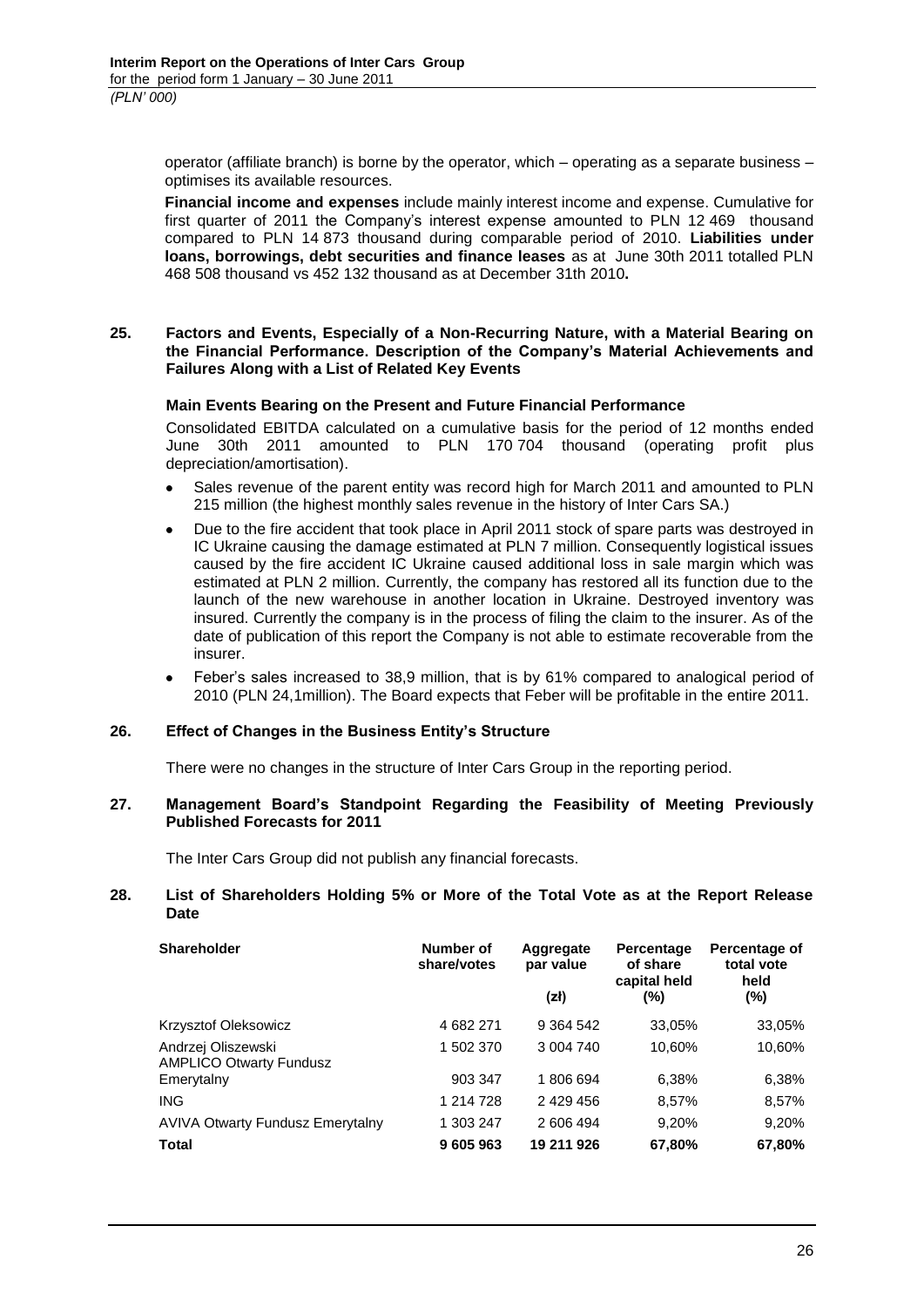By the date of release of these financial statements, the Company has not received any other shareholding notifications.

# <span id="page-26-0"></span>**29. Changes in Major Holdings of the Company Shares**

There were no changes in major holdings of the Company shares since the date of the most recent quarterly report.

#### <span id="page-26-1"></span>**30. Changes in the Number of Shares and Rights to Shares (Options) in Inter Cars S.A. Held by the Company's Management and Supervisory Personnel since the Publication of the Most Recent Quarterly Report**

The Company's supervisory and management staff hold in aggregate 6 469 309 shares, conferring the right to 45.67% of the total vote at the General Shareholders Meeting of Inter Cars S.A.

The management and supervisory staff hold no shares in subsidiary undertakings of Inter Cars S.A.

| <b>Shareholder</b>       | No. of<br>shares/votes | Aggregate par<br>value | Percentage of<br>share capital<br>held | Percentage of<br>total vote<br>held |
|--------------------------|------------------------|------------------------|----------------------------------------|-------------------------------------|
|                          |                        | (PLN)                  | $(\%)$                                 | $(\%)$                              |
| Krzysztof Oleksowicz     | 4 682 271              | 9 3 64 5 42            | 33,05%                                 | 33,05%                              |
| Robert Kierzek           | 74 834                 | 149 668                | 0,53%                                  | 0,53%                               |
| Krzysztof Soszyński      | 74 834                 | 149 668                | 0.53%                                  | 0,53%                               |
| Wojciech Milewski        | 67 500                 | 135 000                | 0,48%                                  | 0,48%                               |
| Piotr Kraska             | 67 500                 | 135 000                | 0,48%                                  | 0,48%                               |
|                          | 4 966 939              | 9933878                |                                        |                                     |
| <b>Supervisory board</b> |                        |                        |                                        |                                     |
| Andrzej Oliszewski       | 1 502 370              | 3 004 740              | 10,60%                                 | 10,60%                              |
|                          | 1 502 370              | 3 004 740              |                                        |                                     |
| Total                    | 6 469 309              | 12 938 618             | 45.67%                                 | 45.67%                              |

Changes in ownership of the Company shares held by the management and supervisory staff since the date of release of the most recent quarterly report:

| <b>Shareholder</b>   | No. of shares<br>as at May 15 <sup>th</sup><br>2011 | <b>Increases</b> | <b>Decreases</b>         | No. of<br>shares as at<br><b>August 17th</b><br>2011 |
|----------------------|-----------------------------------------------------|------------------|--------------------------|------------------------------------------------------|
| Krzysztof Oleksowicz | 4 682 271                                           | -                | ۰                        | 4 682 271                                            |
| Andrzej Oliszewski   | 1 502 370                                           |                  | ٠                        | 1 502 370                                            |
| Robert Kierzek       | 74 834                                              |                  | $\overline{\phantom{a}}$ | 74 834                                               |
| Krzysztof Soszyński  | 74 834                                              |                  | $\overline{\phantom{a}}$ | 74 834                                               |
| Wojciech Milewski    | 67 500                                              |                  | $\blacksquare$           | 67 500                                               |
| Piotr Kraska         | 67 500                                              |                  |                          | 67 500                                               |
| <b>Total</b>         | 6469309                                             | -                |                          | 6469309                                              |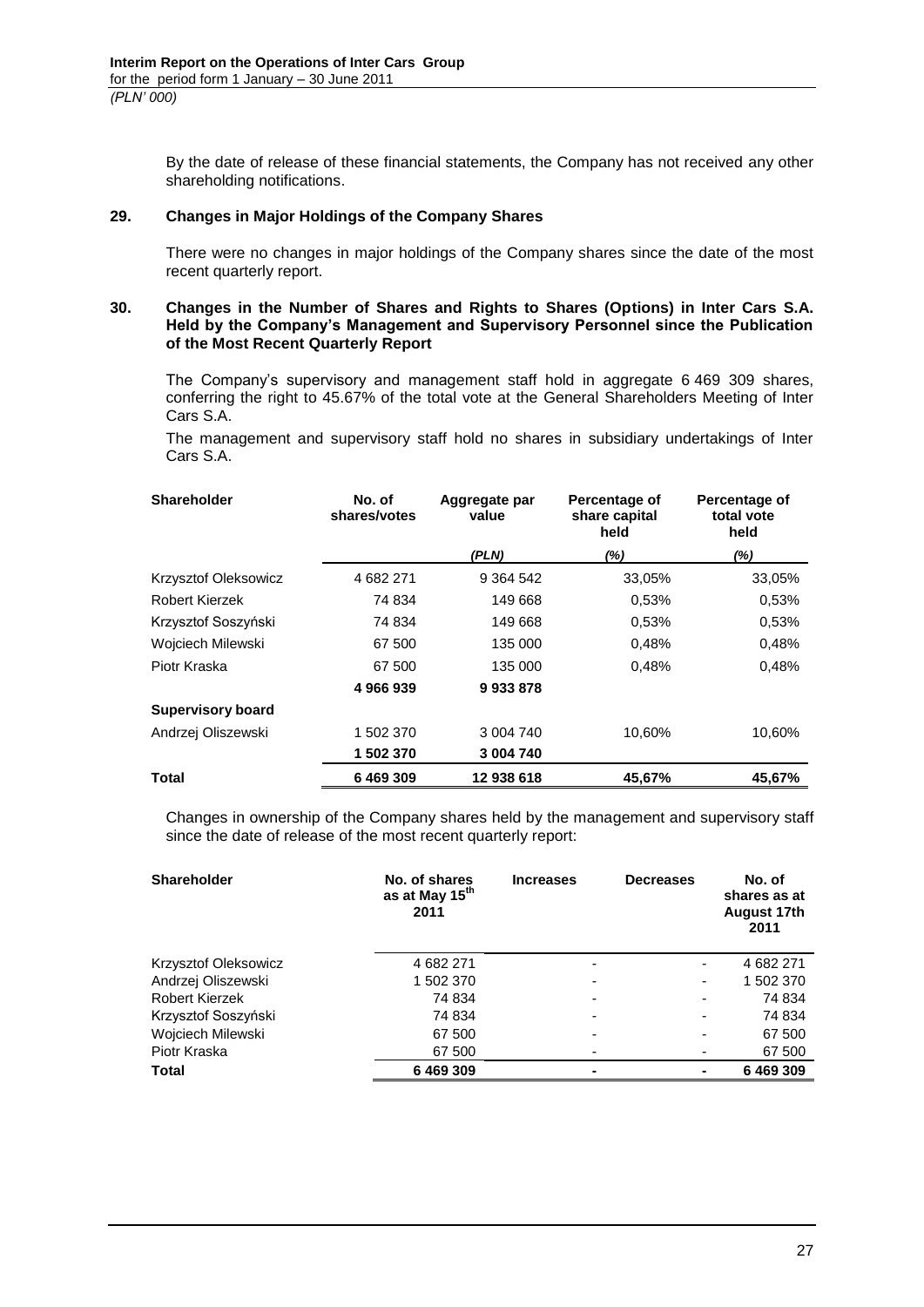### <span id="page-27-0"></span>**31. Information on Court, Arbitration and Administrative Proceedings**

In 2011, no proceedings have been brought before any court or administrative body with respect to any liabilities or claims of Inter Cars S.A. or its subsidiary undertakings whose aggregate value would represent 10% or more of the Company's equity.

Furthermore, no proceedings are pending before any court or administrative body with respect to any liabilities or claims of Inter Cars S.A. or its subsidiary undertakings whose aggregate value would represent 10% or more of the Company's equity.

#### <span id="page-27-1"></span>**32. Other Information Which the Company Deems Relevant for the Assessment of Its Personnel, Assets, Financial Position, and Net Profit (Loss), or Changes in any of the Foregoing, and for the Assessment of the Company's Ability to Perform Its Obligations**

This information is included in the Section entitled Factors and Events, Especially of a Non-Recurring Nature, with a Material Bearing on the Financial Performance. Description of the Company's Material Achievements and Failures Along with a List of Related Key Events.

#### <span id="page-27-2"></span>**33. Factors Which in the Company's Opinion will Affect Its Results in a Period Covering at Least the Next Quarter**

The most important factors which according to the Management Board will affect the financial results in Q3 2011 include:

- *trends in the foreign exchange markets, related mainly to the exchange rates of EUR, USD and YEN against PLN, UAH, HUF, CZK, SKK, LTL, HRK and RON*;
- $\checkmark$  trends in the demand from export customers, which is dependent mainly on the political *and legal situation in Ukraine*;
- *changes in the interest rates, which will determine the amount of interest on contracted loans and thus will affect the amount of financial costs*;
- $\checkmark$  planned improvement in the stock turnover, which should reduce the amount of financial costs by lowering the requirement for inventory financing;
- *optimisation of logistics processes related to cost reductions*;
- *enhanced awareness of the Inter Cars brand and new customers, which will contribute to the development of the operating activities*.

#### <span id="page-27-3"></span>**34. Key Threats and Risks Affecting the Months Remaining to the End of the Financial Year**

The risks relating to Q3 2011, as described by the Management Board in Section 33, also relate to the remaining months of the year.

#### <span id="page-27-4"></span>**35. Information on Conclusion by the Company or Its Subsidiary Undertakings of a Single Transaction or a Series of Transactions with Related Parties if such Transactions Are Individually or Jointly Material and Were Not Concluded at Arm's Length**

No such transactions occurred.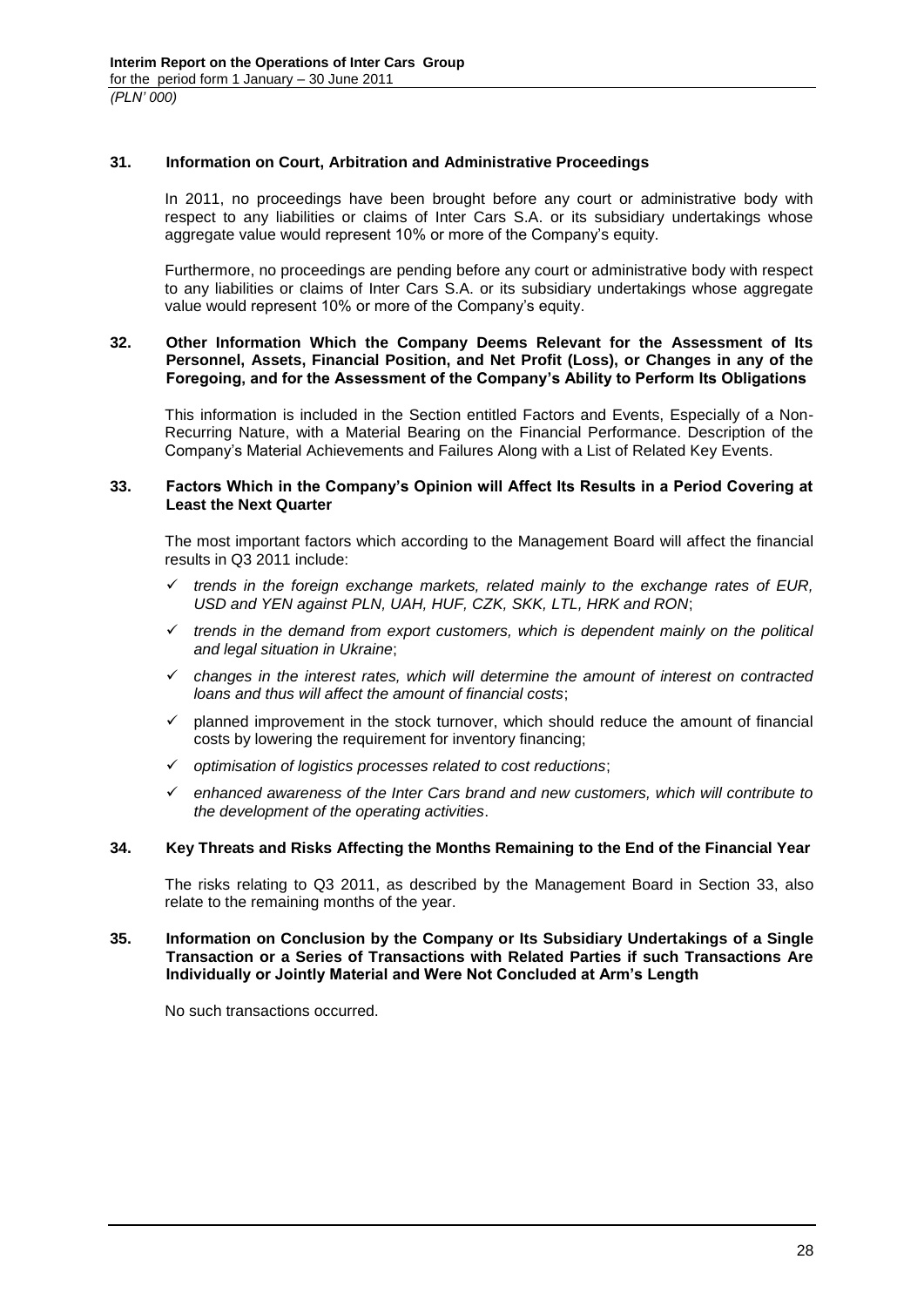<span id="page-28-0"></span>**36. Information on Sureties Issued in respect of Loans or Borrowings or Guarantees Issued, in Each Case by the Company or Any of Its Subsidiaries, Jointly to a Single Entity or any Subsidiary of Such Entity, where the Aggregate Value of such Outstanding Sureties or Guarantees Amounts to an Equivalent of 10% or More of the Company's Equity**

| <b>Sureties and guarantees</b> |                             |            |            |
|--------------------------------|-----------------------------|------------|------------|
| issued                         | <b>Period covered</b>       | 30.06.2011 | 31.12.2010 |
| Lauber Sp. Z o.o.              | 26.09.2008 - 26.09.2011     | 197        | 197        |
| Feber Sp. Z o.o.               | $23.03.2010 -$ indefinitely | 877        | 871        |
| Feber Sp. Z o.o                | 20.09.2010 - 30.12.2011     | 2 3 9 2    | 2 3 7 6    |
| Feber Sp. Z o.o                | 15.04.2011 - 14.04.2012     | 2 1 8 2    |            |
| Q-Service Sp. Zo.o.            | $2.12.2010 - 31.12.2011$    | 997        | 990        |
| Inter Cars Ceska Republika,    |                             |            |            |
| Inter Cars Slovenska Republika | 1.01.2011 - 30.12.2011      | 5980       |            |
| Inter Cars Ceska Republika,    |                             |            |            |
| Inter Cars Slovenska Republika | 1.04.2011 - 31.12.2011      | 5980       |            |
| <b>INTER CARS Hungária Kf.</b> | 29.04.2011 - 31.01.2016     | 2 2 3 1    | 3807       |
|                                |                             | 20836      | 8 2 4 1    |

All guarantees were issued by the parent company to subsidiaries free of charge.

One guarantee was issued to INTER CARS Hungária Kf. in order to collateralize bank loan repayment. This bank loan was granted by Uni Credit Bank Hungary Zrt. for the total amount of CHF 676 thousand. The guarantee issued by Inter Cars S.A. covers to the same amount as the bank loan.

Other guarantees aim to secure repayments of trade liabilities.

**Warsaw, August 17th 2011**

*Krzysztof Soszyński Piotr Kraska*

*Vice-President of the Management Board Member of the Management Board*

*Robert Kierzek Krzysztof Oleksowicz*

*President of the Management Board Member of the Management Board*

..................................... *Wojciech Milewski Member of the Management Board*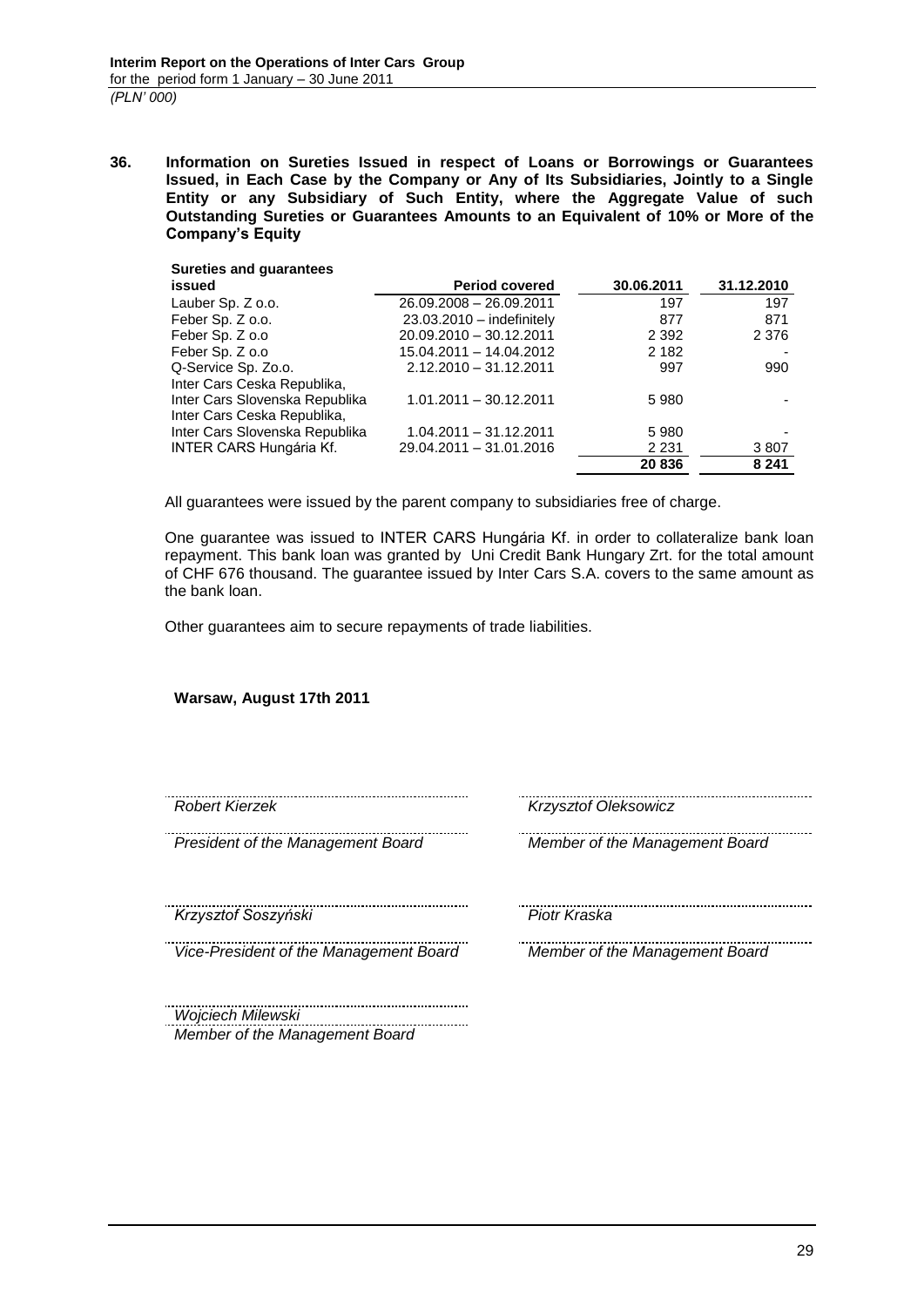# **PART III**

#### **INTERIM CONDENSED STAND-ALONE FINANCIAL STATEMENT OF INTER CARS SA FOR PERIOD FROM 1 JANUARY- 30 JUNE 2011**

| 42. Related-Party Transactions in the interim stand-alone financial statement35 |  |
|---------------------------------------------------------------------------------|--|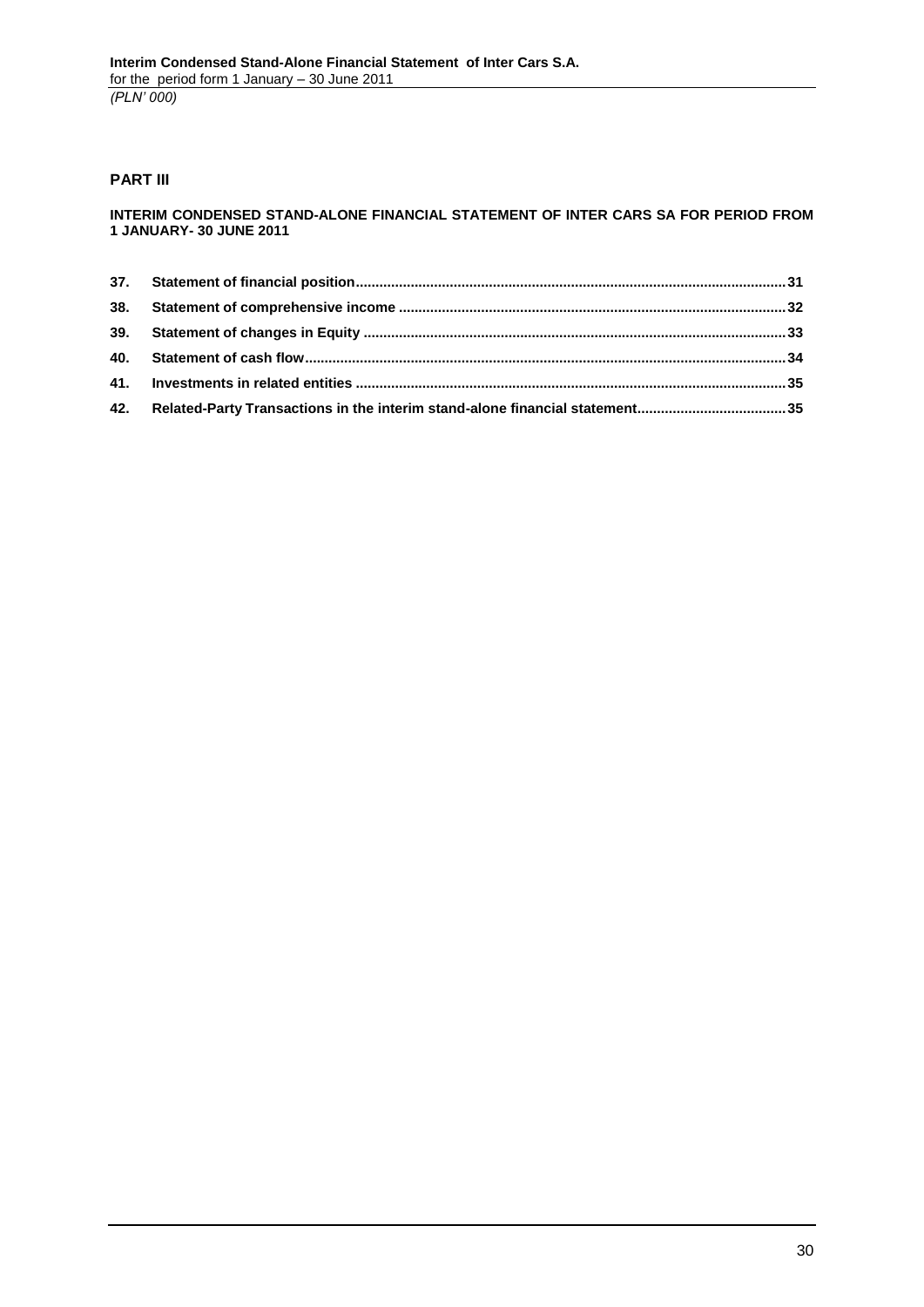# <span id="page-30-0"></span>**37. Statement of financial position**

|                                                                 | <b>Note</b> | 30.06.2011 | 31.12.2010 |
|-----------------------------------------------------------------|-------------|------------|------------|
| <b>ASSETS</b>                                                   |             |            |            |
| <b>Non current assets</b>                                       |             |            |            |
| Property, plant and equipment                                   |             | 139 710    | 139 723    |
| Intangible assets                                               |             | 138 153    | 139 675    |
| Investment property                                             |             | 2019       | 2768       |
| Investment in related entities                                  | 42          | 43 4 23    | 43 4 93    |
| <b>Receivables</b>                                              |             | 70 909     | 76 667     |
| Deferred tax asset                                              |             | 182        | 182        |
|                                                                 |             | 394 396    | 402 508    |
| <b>Current assets</b>                                           |             |            |            |
| Inventory                                                       |             | 637 002    | 477 867    |
| Trade and other receivables                                     |             | 440 403    | 382 905    |
| Cash and cash equivalents                                       |             | 21 773     | 13 945     |
|                                                                 |             | 1 099 178  | 874 717    |
| <b>TOTAL ASSETS</b>                                             |             | 1 493 574  | 1 277 225  |
|                                                                 |             |            |            |
| <b>EQUITY AND LIABILITIES</b>                                   |             |            |            |
| <b>Equity</b>                                                   |             |            |            |
| Share capital                                                   |             | 28 336     | 28 336     |
| Share premium account                                           |             | 259 530    | 259 530    |
| Statutory reserve funds                                         |             | 232 108    | 186 104    |
| Other capital reserves                                          |             | 5935       | 4835       |
| Retained earnings and current year profit                       |             | 50 694     | 46 327     |
|                                                                 |             | 576 603    | 525 132    |
| <b>Non-current liabilities</b>                                  |             |            |            |
| Long-term loan, borrowing and finance lease liabilities         |             | 237 519    | 241 700    |
|                                                                 |             | 237 519    | 241 700    |
| <b>Current liabilities</b>                                      |             |            |            |
| Trade and other payables                                        |             | 445 205    | 288 244    |
| Short-term loans, borrowings, debt securities and finance lease |             |            |            |
| liabilities                                                     |             | 230 989    | 210 432    |
| Employee benefits                                               |             | 2 2 7 1    | 2 4 0 5    |
| Income tax liability                                            |             | 987        | 9312       |
|                                                                 |             | 679 452    | 510 393    |
| <b>TOTAL EQUITY AND LIABILITIES</b>                             |             | 1493574    | 1 277 225  |
|                                                                 |             |            |            |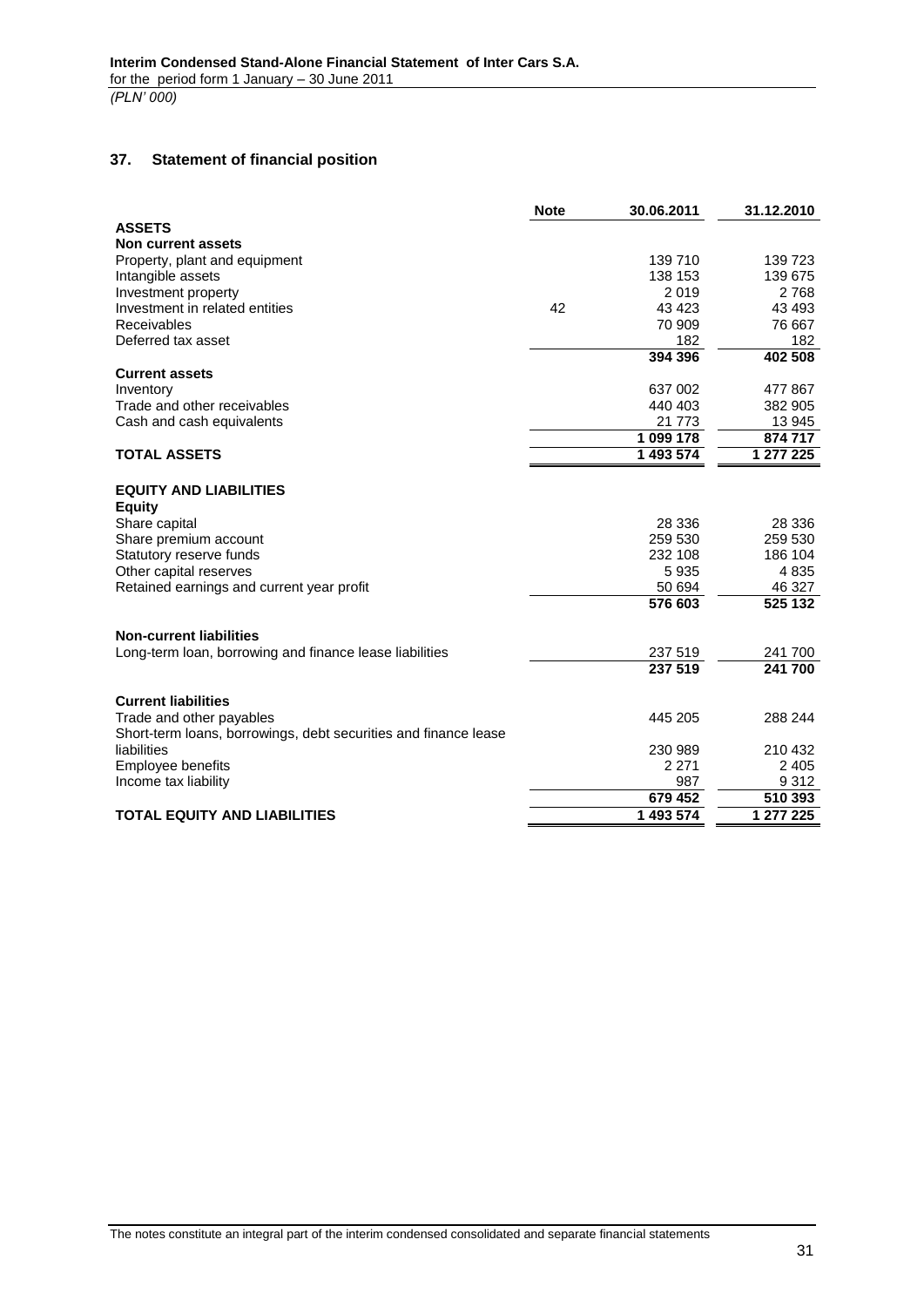### <span id="page-31-0"></span>**38. Statement of comprehensive income**

|                                                                | $1.01.2011 -$<br>30.06.2011 | $1.01.2010 -$<br>30.06.2010 |
|----------------------------------------------------------------|-----------------------------|-----------------------------|
| Sales revenue                                                  | 1 156 114                   | 975 717                     |
| Cost of sales                                                  | (835 213)                   | (684 037)                   |
| <b>Gross profit on sales</b>                                   | 320 901                     | 291 680                     |
| Other operating income                                         | 7 2 2 0                     | 10 4 84                     |
| Selling costs, general and administrative expenses             | (136048)                    | (140271)                    |
| Cost of distribution services                                  | (120058)                    | (109 403)                   |
| Other operating expenses                                       | (11623)                     | (11897)                     |
| <b>Operating profit</b>                                        | 60 392                      | 40 593                      |
| Financial income                                               | 18 174                      | 3522                        |
| Foreign exchange gains/(losses)                                | (22)                        | (317)                       |
| <b>Financial expenses</b>                                      | (14931)                     | (18078)                     |
| <b>Profit before tax</b>                                       | 63 613                      | 25720                       |
| Corporate income tax                                           | (13 242)                    | (4244)                      |
| <b>Net profit</b>                                              | 50 371                      | 21 476                      |
| <b>OTHER COMPREHENSIVE INCOME</b>                              |                             |                             |
| Revaluation of hedging instruments                             | 1 100                       | (2600)                      |
| Total other comprehensive income, net                          | 1 100                       | (2600)                      |
| <b>COMPREHENSIVE INCOME</b>                                    | 51 471                      | 18876                       |
| Net profit                                                     | 50 371                      | 21 476                      |
| Weighted-average number of ordinary shares                     | 14 168 100                  | 14 168 100                  |
| Earnings per ordinary share (PLN)                              | 3,56                        | 1,52                        |
| AAAd badan a dhaceeyaa aan diibanka dhaceeyaha ah ah ah dhacee | .                           | <b>AAAAAAAA</b>             |

**Weighted-average diluted number of ordinary shares 14 168 100 14 168 100 Diluted earnings per ordinary share (PLN) 3,56 1,52**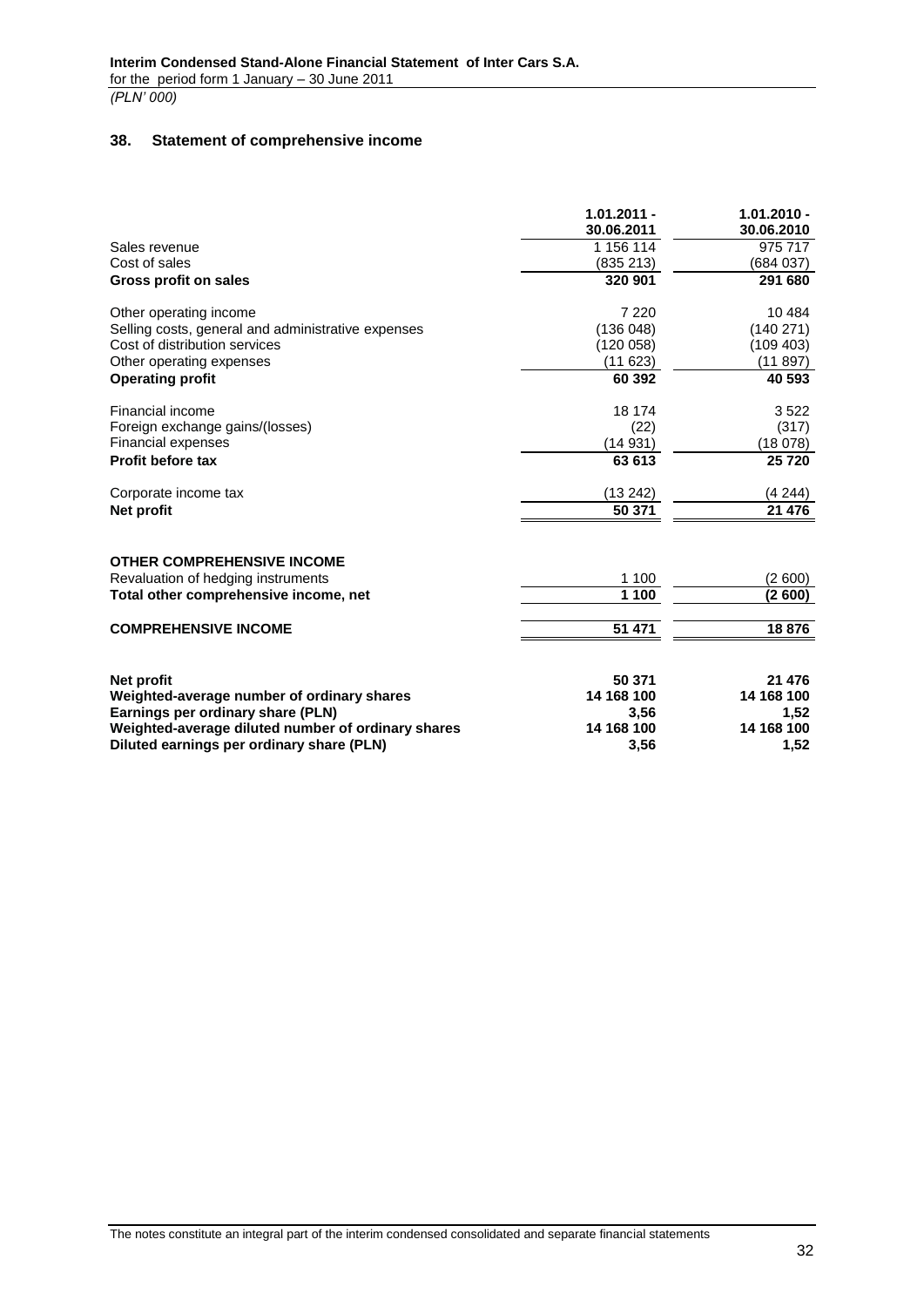for the period form 1 January – 30 June 2011

*(PLN' 000)*

# **39. Statement of changes in Equity**

### **For the period from 1 January 2011 to 30 June 2011**

| (PLN '000)                                                                    | Share capital | Share premium<br>account | Statutory<br>reserve capital | Other reserve<br>capital | Retained profit<br>and current<br>year profit | Total   |
|-------------------------------------------------------------------------------|---------------|--------------------------|------------------------------|--------------------------|-----------------------------------------------|---------|
| As at 1 January 2011                                                          | 28 336        | 259 530                  | 186 104                      | 4835                     | 46 327                                        | 525 132 |
| Statement of<br>comprehensive<br>income<br>profit for period                  |               |                          |                              |                          | 50 371                                        | 50 371  |
| Effective part of changes in fair<br>value in cash flow hedging               |               |                          |                              | 1 100                    |                                               | 1 100   |
| Comprehensive income, total                                                   |               |                          |                              | 1 100                    | 50 371                                        | 51 471  |
| <b>Transactions with shareholders</b><br>Allocation of prior period result to |               |                          |                              |                          |                                               |         |
| reserve funds                                                                 |               |                          | 46 004                       |                          | (46004)                                       |         |
| As at 30 June 2011                                                            | 28 336        | 259 530                  | 232 108                      | 5935                     | 50 694                                        | 576 603 |

# **For the period from 1 January 2010 to 30 June 2010**

<span id="page-32-0"></span>

| (PLN '000)                                                                           | Share capital | Share premium<br>account | Statutory<br>reserve capital | Other reserve<br>capital | <b>Retained profit</b><br>and current<br>year profit | <b>Total</b> |
|--------------------------------------------------------------------------------------|---------------|--------------------------|------------------------------|--------------------------|------------------------------------------------------|--------------|
| As at 1 January 2010                                                                 | 28 336        | 259 530                  | 125 397                      | 5935                     | 61 030                                               | 480 228      |
| <b>Statement</b><br>comprehensive<br>οf<br>income                                    |               |                          |                              |                          | 21 476                                               | 21 476       |
| profit for period<br>Effective part of changes in fair value<br>in cash flow hedging |               |                          |                              | (2600)                   |                                                      | (2600)       |
| Comprehensive income, total                                                          |               |                          |                              | (2600)                   | 21 476                                               | 18876        |
| <b>Transactions with shareholders</b><br>Allocation of prior period result to        |               |                          |                              |                          |                                                      |              |
| reserve funds                                                                        |               |                          | 60 707                       |                          | (60707)                                              |              |
| As at 30 June 2010                                                                   | 28 336        | 259 530                  | 186 104                      | 3 3 3 5                  | 21 799                                               | 499 104      |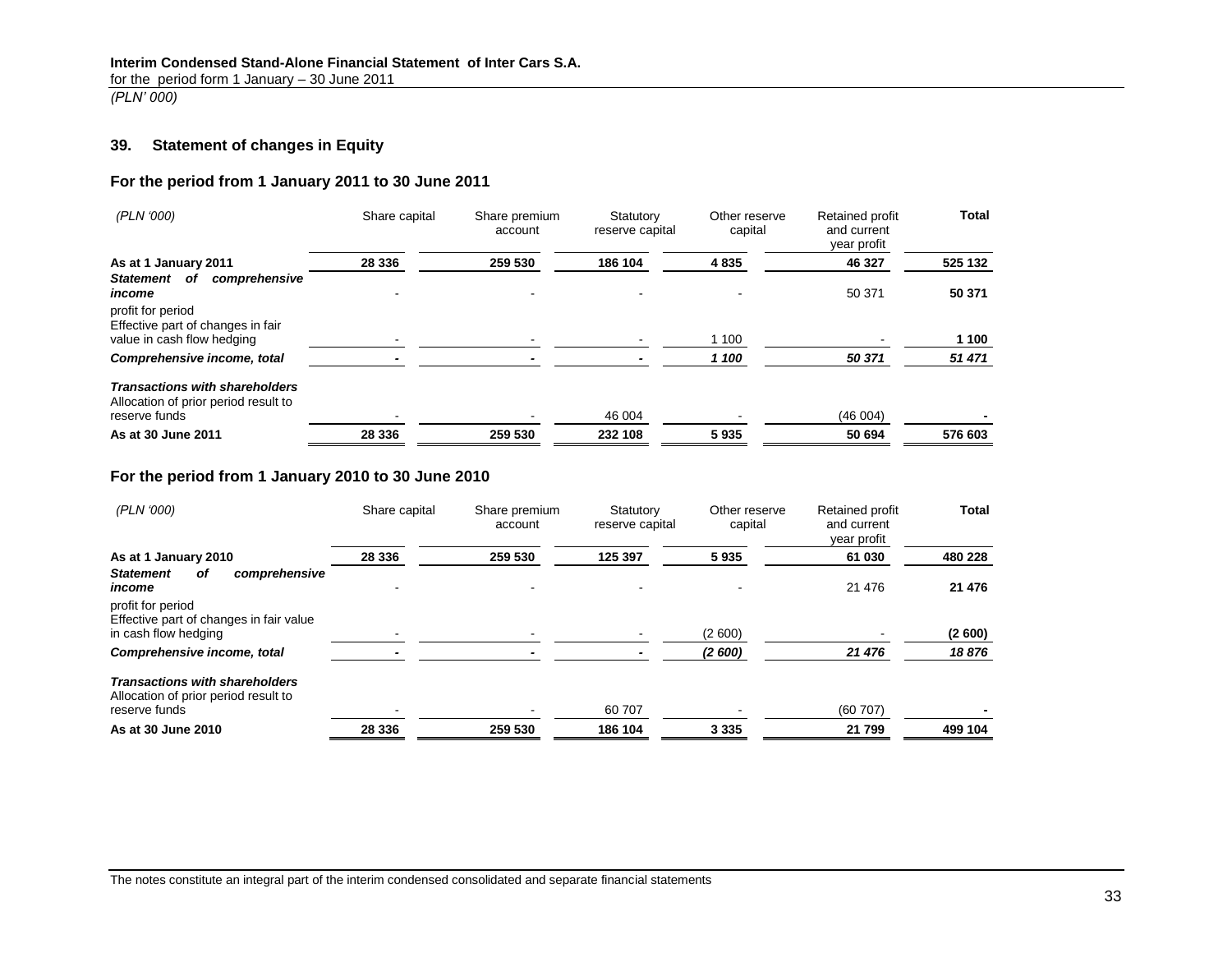### **40. Statement of cash flow**

<span id="page-33-0"></span>

| (PLN '000)                                                         | $1.01.2011 -$<br>30.06.2011 | $1.01.2010 -$<br>30.06.2010 |
|--------------------------------------------------------------------|-----------------------------|-----------------------------|
| Cash flows from operating activities                               |                             |                             |
| Profit (loss) before tax                                           | 63 613                      | 25 7 20                     |
| Adjustments, including:                                            |                             |                             |
| Depreciation and amortisation                                      | 12875                       | 14 735                      |
| Foreign exchange (gains)/losses                                    | (25)                        | 175                         |
| (Gain)/loss on disposal of property, plant and equipment           | (445)                       | (418)                       |
| Net interest                                                       | 9896                        | 11 550                      |
| Revaluation of investment property                                 | (15290)                     |                             |
| Other adjustments, net                                             | 951                         | (3)                         |
| Operating profit before changes in working capital                 | 71 575                      | 51 759                      |
| Change in inventories                                              | (159 135)                   | (44832)                     |
| Change in receivables                                              | (54 809)                    | (16715)                     |
| Change in current liabilities                                      | 156 827                     | 73 418                      |
| Cash generated by operating activities                             | 14 458                      | 63 630                      |
| Corporate income tax paid                                          | (21 567)                    | (2 190)                     |
| Net cash from operating activities                                 | (7 109)                     | 61 440                      |
| Cash flows from investing activities                               |                             |                             |
| Sale of property, plant and equipment and intangible assets        | 733                         | 970                         |
| Acquisition of property, plant and equipment and intangible assets | (11809)                     | (4920)                      |
| Acquisition of shares in subordinated entities                     | 69                          | (300)                       |
| Repayment of loans advanced                                        | 9636                        | 4784                        |
| Loans advanced                                                     | (4310)                      | (4570)                      |
| Interest received                                                  | 319                         | 431                         |
| Dividends received                                                 | 15 290                      |                             |
| Net cash used in investing activities                              | 9928                        | (3605)                      |
| Cash flows from financing activities                               |                             |                             |
| Repayments/proceeds from issue of debt securities                  | 15 000                      | (25000)                     |
| Finance lease payments                                             | (12469)                     | (14873)                     |
| Repayments/proceeds from loans and borrowings                      | (2775)                      | (3417)                      |
| Interest paid                                                      | 5 2 5 3                     | (994)                       |
| Net cash used in financing activities                              | 5 0 0 9                     | (44 284)                    |
|                                                                    |                             |                             |
| Net change in cash and cash equivalents                            | 7828                        | 13 551                      |
| Cash and cash equivalents at beginning of period                   | 13 945                      | 11 613                      |
| Cash and cash equivalents at end of period                         | 21 773                      | 25 164                      |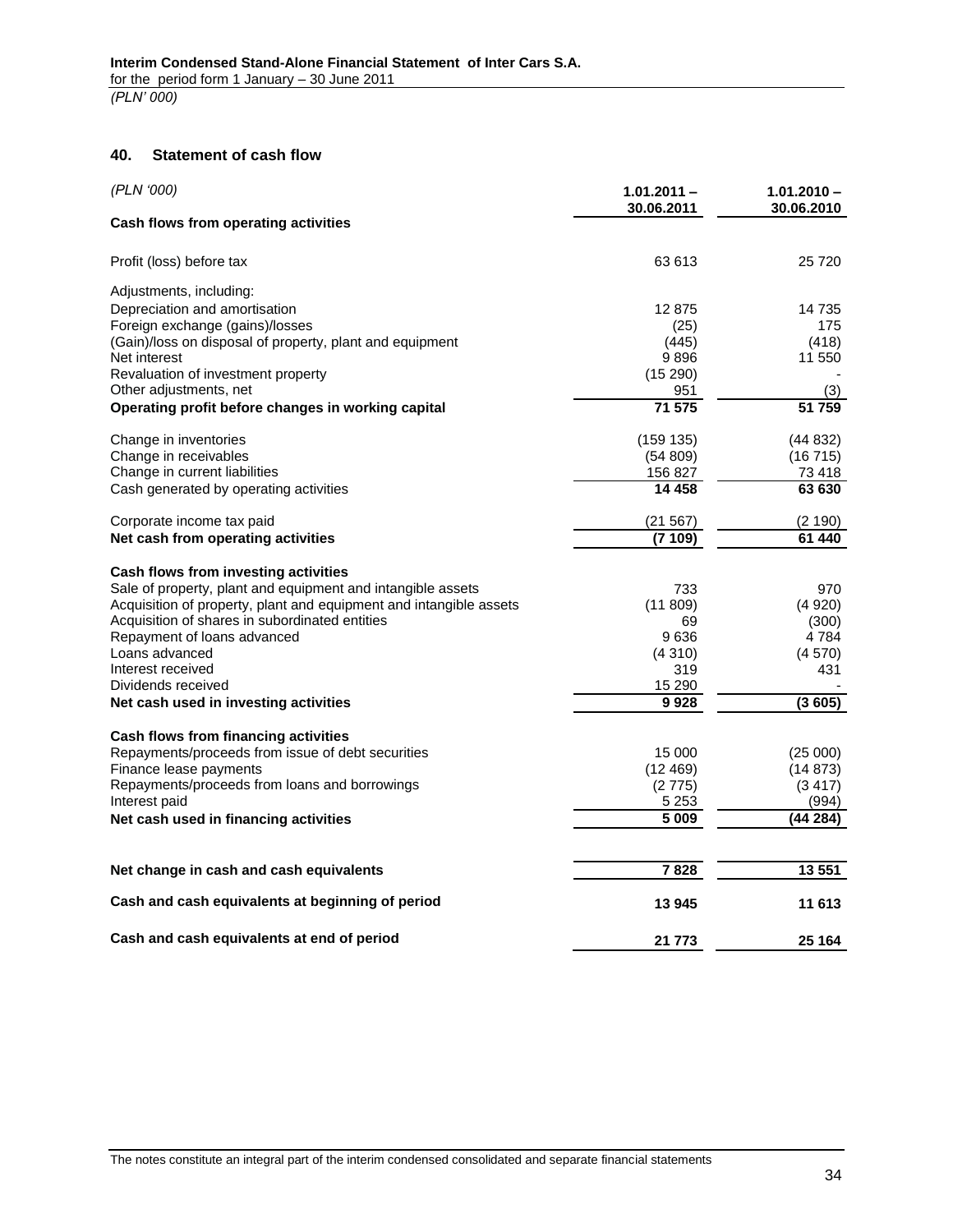#### **41. Investments in related entities**

| 43 493  |
|---------|
|         |
| (91)    |
| 43 4 23 |
|         |

# <span id="page-34-1"></span><span id="page-34-0"></span>**42. Related-Party Transactions in the interim stand-alone financial statement**

| <b>Receivables</b>                                    | 30.06.2011 | 31.12.2010 |
|-------------------------------------------------------|------------|------------|
| Inter Cars Ukraine LLC                                | 35 309     | 26 5 63    |
| Q-Service Sp. z o.o.                                  |            |            |
| Lauber Sp. Z o.o.                                     | 636        | 354        |
| Inter Cars Ceska Republika                            | 31 860     | 31 827     |
| Inter Cars Slovenska Republika                        | 9685       | 3742       |
| Feber Sp. z o.o.                                      | 7 241      | 7 905      |
| Inter Cars Lietuva UAB                                | 14 286     | 11 901     |
| IC Development & Finance Sp. z o.o.                   |            | 220        |
| JC Auto s.r.l.                                        | 8456       | 9 3 2 6    |
| Inter Cars d.o.o.                                     | 42 576     | 33 625     |
| JC Auto S.A.                                          | 2 7 2 2    | 5450       |
| <b>INTER CARS Hungária Kf.</b>                        | 25 7 65    | 21 531     |
| JC Auto s.r.o.                                        | 6808       | 7 235      |
| Inter Cars Romania s.r.l.                             | 37 579     | 25 402     |
| Armatus sp. z o.o.                                    | 19         | 273        |
| Inter Cars Latvija SIA                                | 1 2 1 3    | 602        |
| Inter Cars Cyprus Ltd.                                | 852        | 1 7 1 3    |
| Inter Cars Bulgaria Ltd.                              | 20         |            |
| <b>Receivables Gross</b>                              | 225 027    | 187 669    |
| Impairment provision for receivables (JC Auto s.r.o.) | (3746)     | (3 746)    |
| <b>Receivables Net</b>                                | 221 281    | 183923     |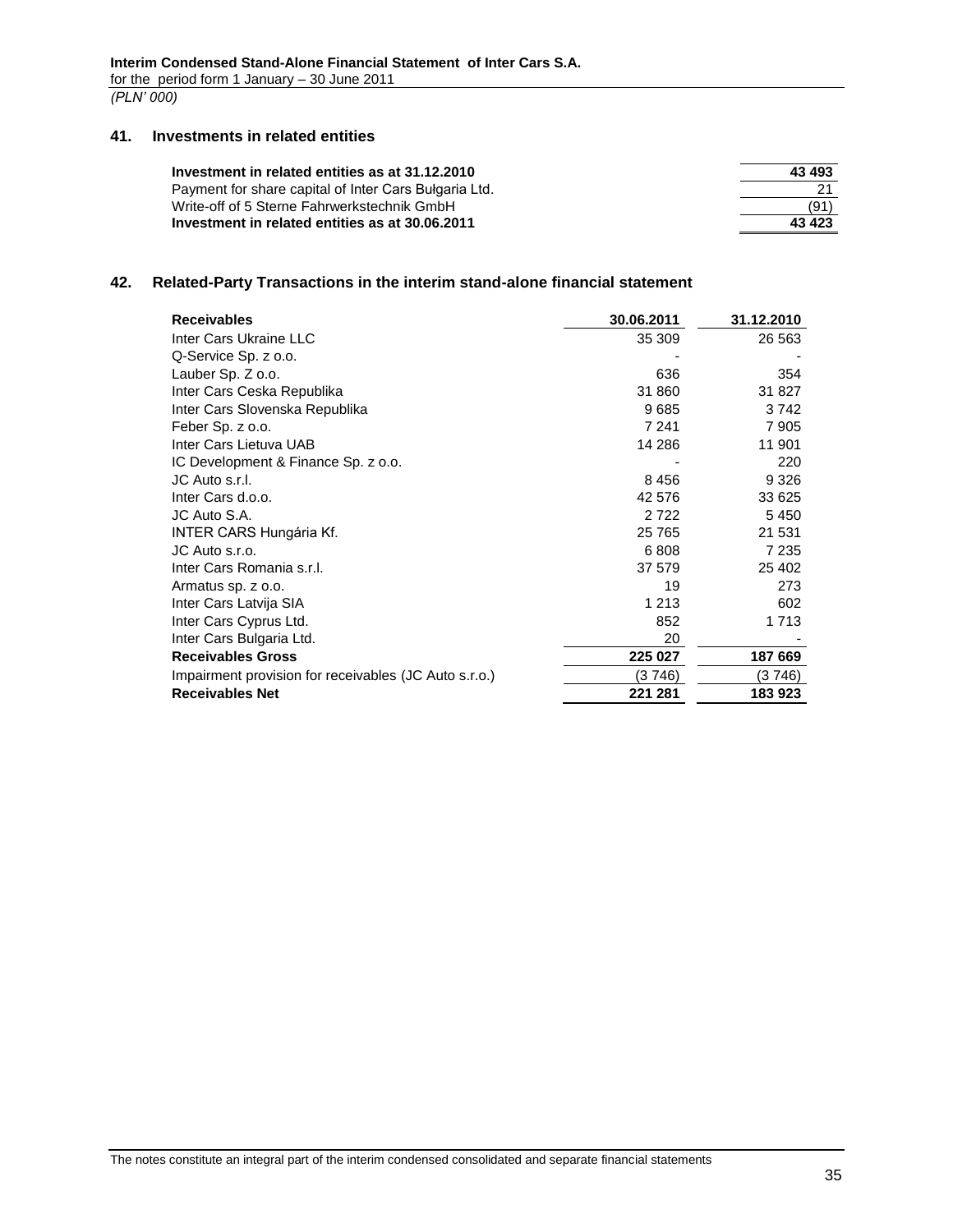*(PLN' 000)*

| <b>Payables</b>                      | 30.06.2011 | 31.12.2010 |
|--------------------------------------|------------|------------|
| Inter Cars Ukraine LLC               |            |            |
| Q-Service Sp. z o.o.                 | 39 232     | 25 307     |
| Lauber Sp. z o.o.                    | 1686       | 933        |
| Inter Cars Ceska Republika           | 1764       | 2970       |
| Inter Cars Slovenska Republika       | 130        | 595        |
| Feber Sp. z o.o.                     | 872        | 940        |
| Inter Cars Lietuva UAB               | 1516       | 82         |
| IC Development & Finance Sp. z o.o.  | 687        | 484        |
| JC Auto s.r.l.                       | 62         | 25         |
| Inter Cars d.o.o.                    | 166        | 127        |
| JC Auto S.A.                         | 924        | 2 5 8 3    |
| <b>INTER CARS Hungária Kft.</b>      | 373        | 383        |
| Inter Cars Romania s.r.l.            | 2626       | 463        |
| 5 STERNE FAHWERKSTECHNIK GMBH I. GR. | 86         |            |
| JC Auto s.r.o.                       | 2955       | 3 4 0 7    |
| Inter Cars Latvija SIA               | 3          |            |
| Inter Cars Cyprus Ltd.               | 1514       |            |
|                                      | 54 597     | 38 300     |

| Sales revenue                       | $01.01.2011 -$<br>30.06.2011 | 01.01.2010-<br>30.06.2010 |
|-------------------------------------|------------------------------|---------------------------|
| Inter Cars Ukraine LLC              | 13 188                       | 8 9 0 4                   |
| Q-Service Sp. z o.o.                | 3435                         | 155                       |
| Lauber Sp. z o.o.                   | 2099                         | 1829                      |
| Inter Cars Ceska Republika          | 23 113                       | 15 907                    |
| Inter Cars Slovenska Republika      | 25 3 94                      | 22 841                    |
| Feber Sp. z o.o.                    | 272                          | 171                       |
| Inter Cars Lietuva UAB              | 26 390                       | 15 203                    |
| IC Development & Finance Sp. Z o.o. |                              | 2                         |
| JC Auto s.r.l.                      | 3 2 6 8                      | 4411                      |
| Inter Cars d.o.o.                   | 12 255                       | 6627                      |
| JC Auto S.A.                        |                              | 5                         |
| <b>INTER CARS Hungária Kf.</b>      | 7 242                        | 4 2 4 7                   |
| Inter Cars Romania s.r.l.           | 25 913                       | 9 9 7 1                   |
| Armatus sp. z o.o.                  | 121                          | 143                       |
| Inter Cars Latvija SIA              | 951                          |                           |
|                                     | 143 642                      | 90 416                    |

|                                     | 01.01.2011- | 01.01.2010- |
|-------------------------------------|-------------|-------------|
| Purchases of goods and services     | 30.06.2011  | 30.06.2010  |
| Q-Service Sp. z o.o.                | 37 273      | 24 881      |
| Lauber Sp. z o.o.                   | 9 2 5 6     | 8 2 7 2     |
| Inter Cars Ceska Republika          | 2825        | 1 606       |
| Inter Cars Slovenska Republika      | 168         | 179         |
| Feber Sp. z o.o.                    | 897         | 852         |
| Inter Cars Lietuva UAB              | 1980        | 113         |
| IC Development & Finance Sp. z o.o. | 790         | 441         |
| JC Auto s.r.l.                      |             | 25          |
| Inter Cars d.o.o.                   | 54          | 23          |
| JC Auto S.A.                        | 1748        | 1672        |
| INTER CARS Hungária Kf.             |             |             |
| Inter Cars Romania s.r.l.           | 2805        | 390         |
| Inter Cars Latvija SIA              | 3           |             |
| Inter Cars Cyprus Ltd.              | 2818        |             |
|                                     | 60 624      | 38 454      |